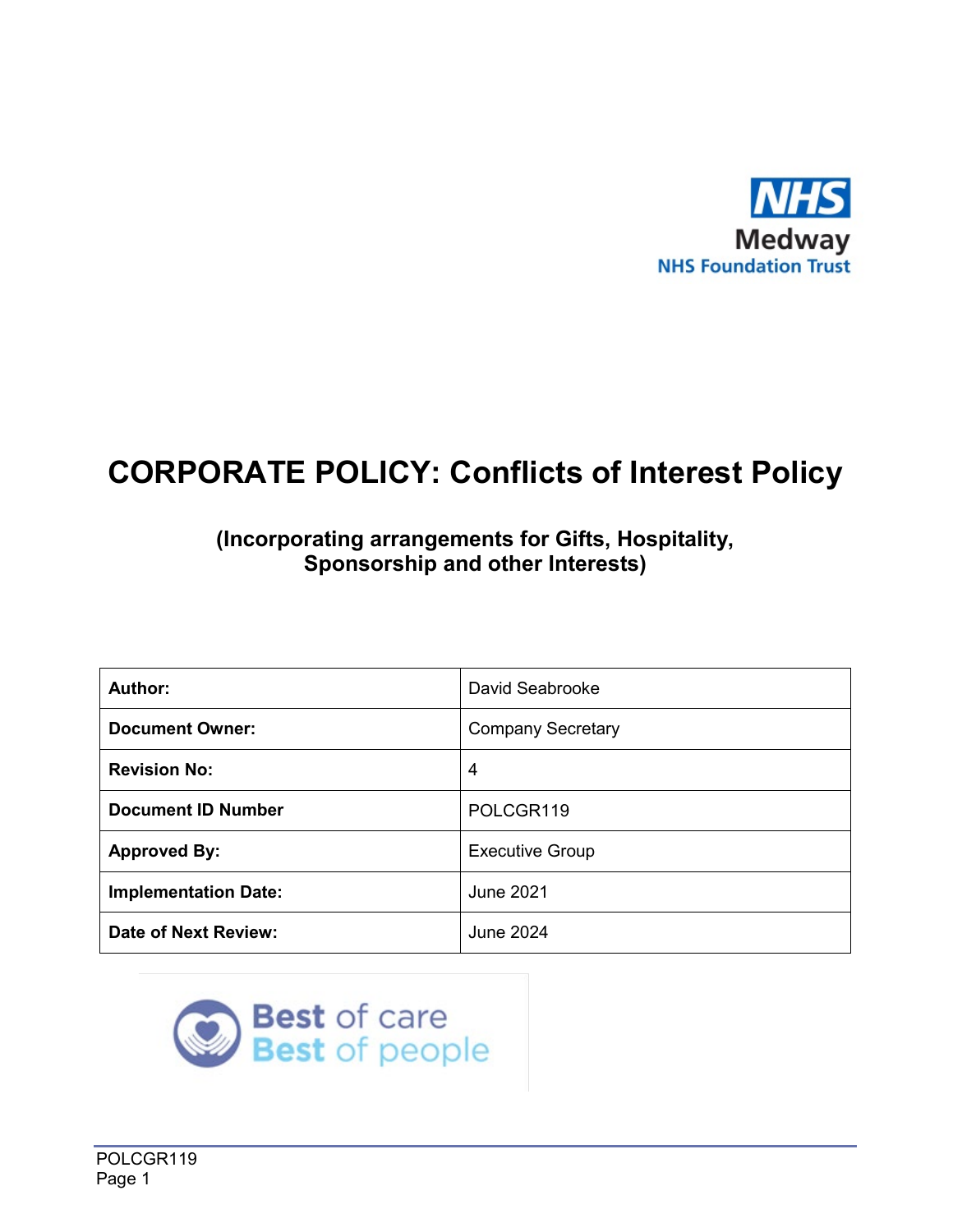

| <b>Document Control /</b><br><b>History</b> |                   |                                                                                                                                                                                                                                                                                                                                                                                                                              |  |  |
|---------------------------------------------|-------------------|------------------------------------------------------------------------------------------------------------------------------------------------------------------------------------------------------------------------------------------------------------------------------------------------------------------------------------------------------------------------------------------------------------------------------|--|--|
| <b>Revision</b><br><b>No</b>                | <b>Date</b>       | <b>Reason for change</b>                                                                                                                                                                                                                                                                                                                                                                                                     |  |  |
|                                             | Aug 2017          | Reviewed to incorporate guidance from NHS England issued on 1<br>June 2017 on managing conflicts of interest in the NHS.<br>Incorporates Gifts & Hospitality Register, Commercial and<br>Charitable Sponsorship policy (Ed 5 Dec 2014)                                                                                                                                                                                       |  |  |
| $\mathcal{P}$                               | <b>March 2019</b> | i. Reformatting of policy<br>New and updated procedures and templates<br>II.<br>Strengthening the section on breaches<br>iii.<br>iv. Inclusion of the following sections: roles and responsibilities,<br>register of interest, guidance on the acceptance of gifts,<br>hospitality and sponsorship, frequently asked questions,<br>training and implementation, equality impact assessment and<br>tool and Nolan Principles. |  |  |
| 3                                           | April 2020        | Update with minor amendments and clarifications on permissible<br>gift values                                                                                                                                                                                                                                                                                                                                                |  |  |
| 4                                           | May 2021          | Requirement to submit declarations within 10 days and value of<br>gifts amended in line with 2021 audit recommendations                                                                                                                                                                                                                                                                                                      |  |  |
|                                             |                   |                                                                                                                                                                                                                                                                                                                                                                                                                              |  |  |

| <b>Consultation</b>          |  |
|------------------------------|--|
| I Integrated Audit Committee |  |
|                              |  |

© Medway NHS Foundation Trust [2021]

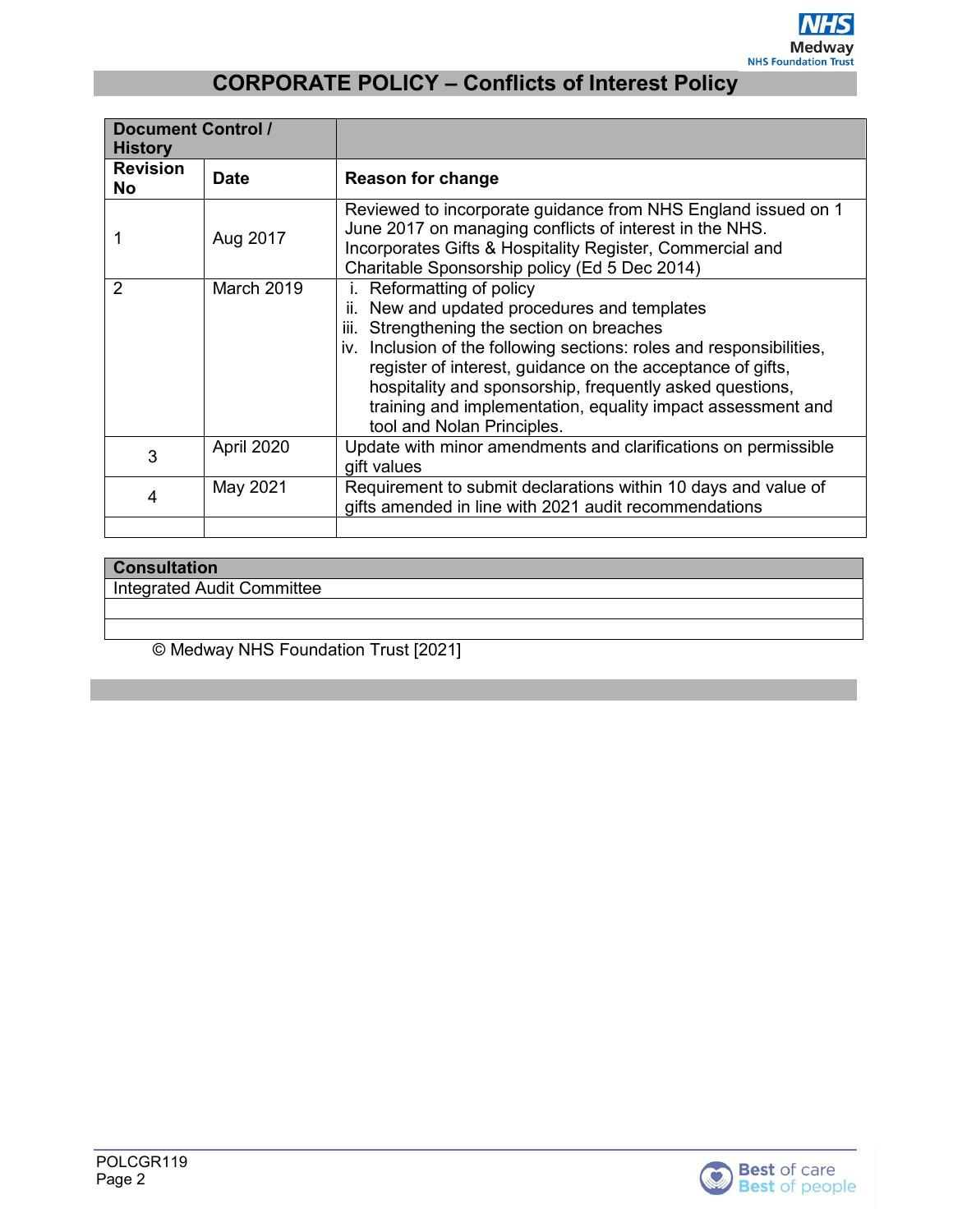**Table of Contents**

|                | TO BE READ IN CONJUNCTION WITH ANY POLICIES LISTED IN TRUST ASSOCIATED<br><b>DOCUMENTS.</b><br>5 |                 |  |
|----------------|--------------------------------------------------------------------------------------------------|-----------------|--|
| 1              | <b>INTRODUCTION</b>                                                                              | 5               |  |
| $\overline{2}$ | <b>PURPOSE / AIM AND OBJECTIVE</b>                                                               | 5               |  |
| 3              | <b>SCOPE</b>                                                                                     | 5               |  |
| 4              | <b>DEFINITIONS</b>                                                                               | $6\phantom{1}6$ |  |
| 5              | (DUTIES) ROLES & RESPONSIBILITIES                                                                | 8               |  |
| 6              | <b>GIFTS</b>                                                                                     | 14              |  |
| $\overline{7}$ | <b>HOSPITALITY</b>                                                                               | 15              |  |
| 8              | DECLARATIONS OF GIFTS, HOSPITALITY AND SPONSORSHIP                                               | 18              |  |
| 9              | <b>REGISTER OF INTERESTS</b>                                                                     | 18              |  |
| 10             | BREACHES OF THE CONFLICT OF INTEREST POLICY                                                      | 19              |  |
| 11             | <b>LEARNING AND TRANSPARENCY CONCERNING BREACHES</b>                                             | 21              |  |
| 12             | <b>MONITORING AND REVIEW</b>                                                                     | 21              |  |
| 13             | <b>TRAINING AND IMPLEMENTATION</b>                                                               | 22              |  |
| 14             | EQUALITY IMPACT ASSESSMENT STATEMENT AND TOOL                                                    | 22              |  |
| 15             | <b>DECLARATION OF INTEREST FORM - APPENDIX 1</b>                                                 | 24              |  |
| 16             | <b>DECLARATION OF GIFTS AND HOSPITALITY FORM - APPENDIX 2</b>                                    | 24              |  |
| 17             | <b>CONFLICTS OF INTERESTS BREACH REPORTING FORM - APPENDIX 3</b>                                 | 24              |  |
| 18             | <b>GUIDANCE ON POTENTIAL TYPES OF INTERESTS - APPENDIX 4</b>                                     | 25              |  |

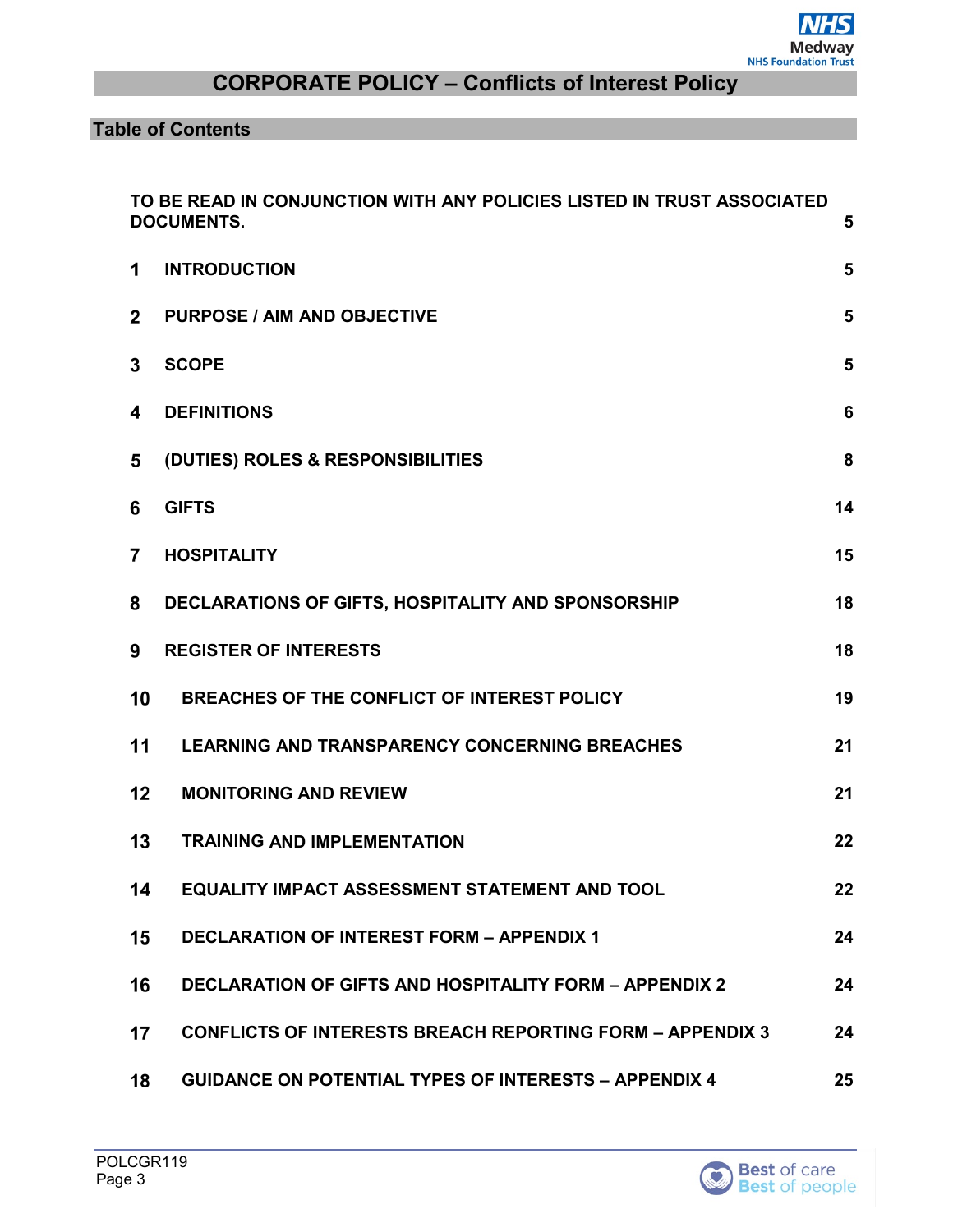| 19 | GUIDANCE ON THE ACCEPTANCE OF GIFTS, HOSPITALITY AND SPONSORSHIP<br>$-$ APPENDIX 5 | 26 |
|----|------------------------------------------------------------------------------------|----|
| 20 | THE NOLAN PRINCIPLES - APPENDIX 6                                                  | 27 |
| 21 | <b>SOME FREQUENTLY ASKED QUESTIONS - APPENDIX 7</b>                                | 28 |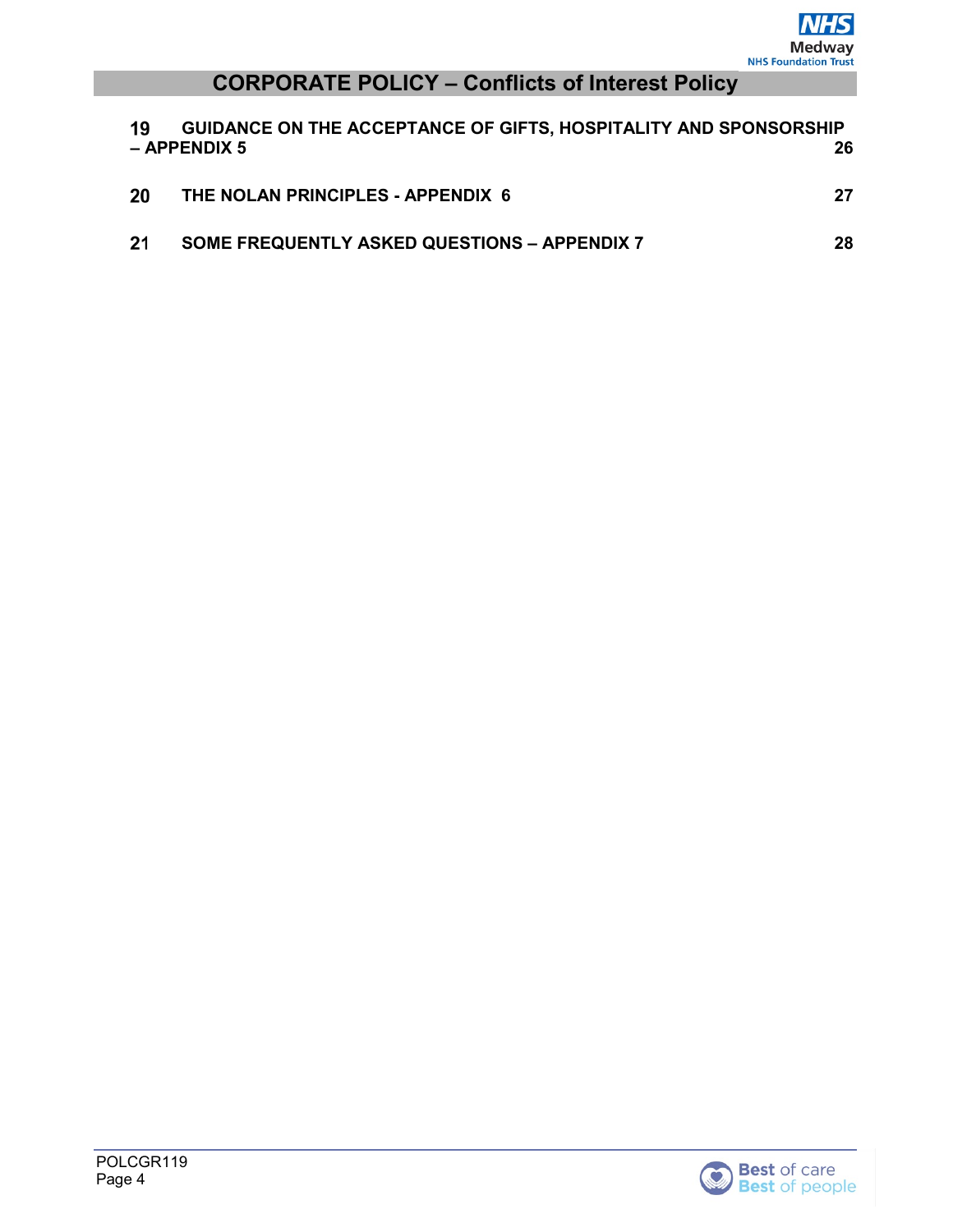#### <span id="page-4-1"></span><span id="page-4-0"></span>**To be read in conjunction with any policies listed in Trust Associated Documents.**

#### **Introduction**

- 1.1 Public sector bodies such as the NHS, which are accountable to the public at large, must be impartial and honest in the conduct of their business. In turn, their staff members and board members should undertake their duties with the highest standards of probity and remain beyond suspicion. Providing best value for taxpayers and ensuring that decisions are taken transparently and clearly, are both key principles in the NHS Constitution. As an organisation and as individuals, we have a duty to ensure that all our dealings are conducted to the highest standards of integrity and that NHS monies are used wisely to ensure our finite resources are used in the best interests of patients. Medway NHS Foundation Trust ("the Trust") adopts the Nolan Principles which can be found at Appendix 6.
- 1.2 The Trust's Conflicts of Interest Policy requires that all staff members and board members with private or personal interests which might affect their role within the Trust, declare these interests on joining the organisation, when their interests change or when the potential for conflict or actual conflict arises.
- 1.3 The policy also provides guidance to staff and board members on the procedure to be followed in the event of any gift, hospitality or sponsorship being offered and establishes a Trust gift and hospitality register whereby such gifts, hospitality and sponsorship should be recorded. The returns will be maintained in a register which will be open for inspection and accessible under the Freedom of Information Act 2000.

#### **Purpose / Aim and Objective**

- <span id="page-4-2"></span>2.1 Appropriate management of conflicts of interest is essential for ensuring and demonstrating the integrity of the Trust's decision-making processes and avoiding any perceived or actual situations of undue bias, undue influence and/or wrongdoing.
- 2.2 Therefore, this policy aims to ensure that the Trust has robust procedures and processes in place for the effective management of conflicts of interest and this supports an organisational culture that proactively and positively manages any conflicts. This policy also aims to protect the Trust, its decision-making, investments and stewardship of public funds from any impropriety.
- 2.3 The policy provides guidance by:
	- 2.3.1 Setting out consistent principles and rules;
	- 2.3.2 Advising appropriate courses of action for commonly arising situations; and
	- 2.3.3 Facilitating good judgement when approaching and managing interests.

#### **Scope**

<span id="page-4-3"></span>3.1 This policy applies to all board members, staff (permanent/ temporary/ contracted, trainees, agency staff, seconded staff, prospective staff and joint appointments), selfemployed consultants, contractors, sub-contractors, and sub-committee and advisory group members. It also applies to individuals seeking employment with the Trust and those who are unpaid or volunteers.

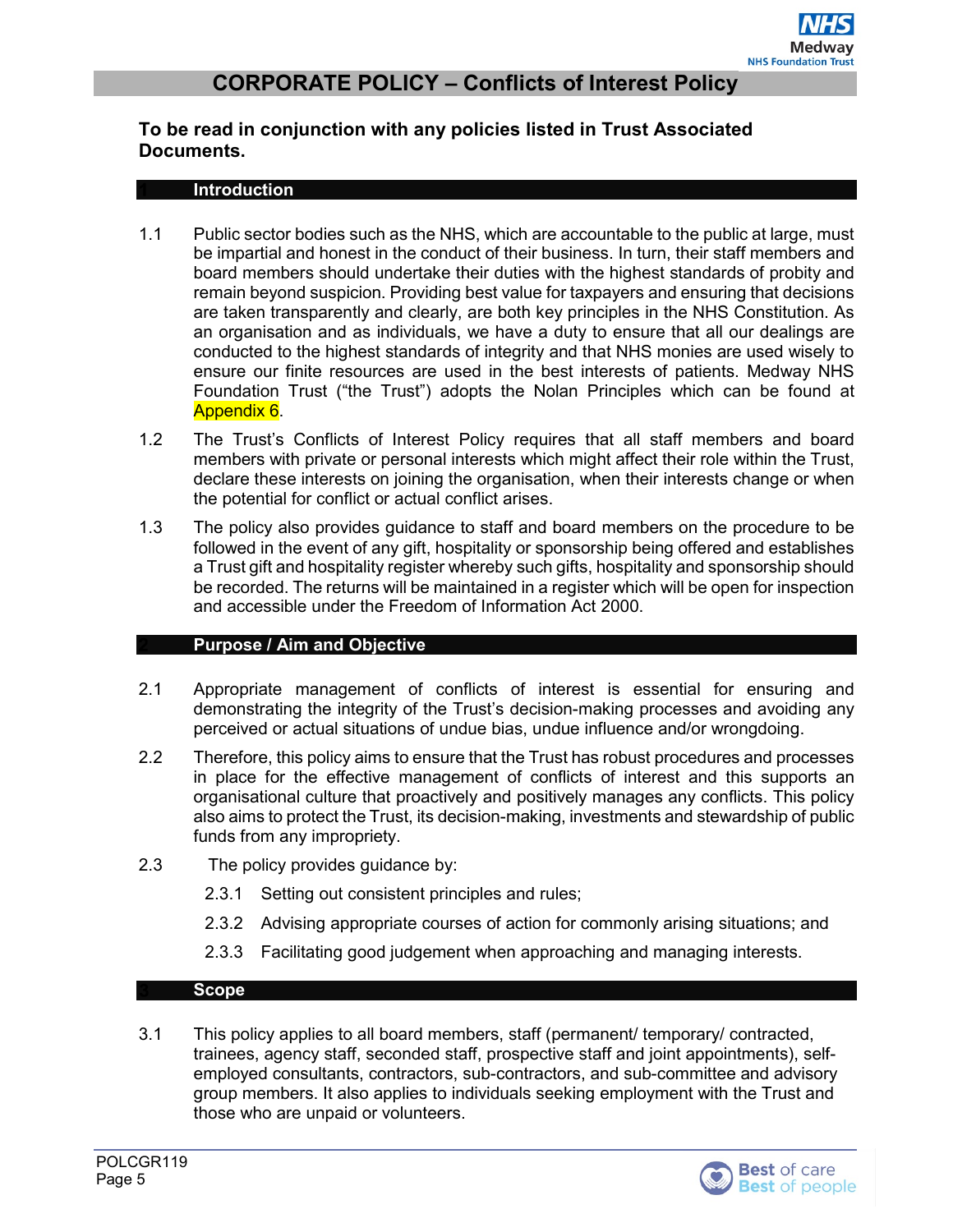- 3.2 Some staff are more likely than others to have a decision making influence on the use of taxpayers' money, because of the requirements of their role. For the purposes of this guidance, these individuals are referred to as 'decision making staff.' Decision making staff in the Trust are:
	- 3.2.1 Executive and Non-Executive Directors (or equivalent roles);
	- 3.2.2 Those at Agenda for Change Band 8D and above;
	- 3.2.3 Administrative and clinical staff who have the power to enter into contracts on behalf of the organisation;
	- 3.2.4 Administrative and clinical staff involved in decision making concerning the purchasing of goods, medicines, medical devices or equipment, and formulary decisions.

#### **Definitions**

- <span id="page-5-0"></span>4.1 Definition of a Conflict of Interest
	- 4.1.1 A 'conflict of interest' is defined as "a set of circumstances by which a reasonable person would consider that an individual's ability to apply judgement or act, in the context of delivering, commissioning, or assuring taxpayer funded health and care services is, or could be, impaired or influenced by another interest they hold".<sup>[1](#page-5-1)</sup>
	- 4.1.2 A conflict of interest may be:
		- i Actual there is a material conflict between one or more interests
		- ii Potential there is the possibility of a material conflict between one or more interests in the future.
	- 4.1.3 Staff may hold interests for which they cannot see potential conflict. However, caution is always advisable because others may see it differently. It will be important to exercise judgement and to declare such interests where there is otherwise a risk of imputation of improper conduct.
	- 4.1.4 As a general guide:
		- i perception of wrong-doing, impaired judgement or undue influence can be as detrimental as any of them actually occurring;
		- ii if in doubt it is better to assume a conflict of interest exists and manage it, rather than ignore it; and,
		- iii financial gain is not necessary for a conflict to exist.

#### 4.2 **Privileged Information**

- 4.2.1 An individual must not use confidential information acquired in the pursuit of their role within the Trust to benefit them or another connected person.
- 4.2.2 Those individuals to whom this policy applies should take care not to provide any third party with a possible advantage by sharing privileged, personal or

<span id="page-5-1"></span> <sup>1</sup> Paragraph 3.1 of NHS England's Managing Conflicts of Interest in the NHS: Guidance for Staff and Organisations, effective 1 June 2017.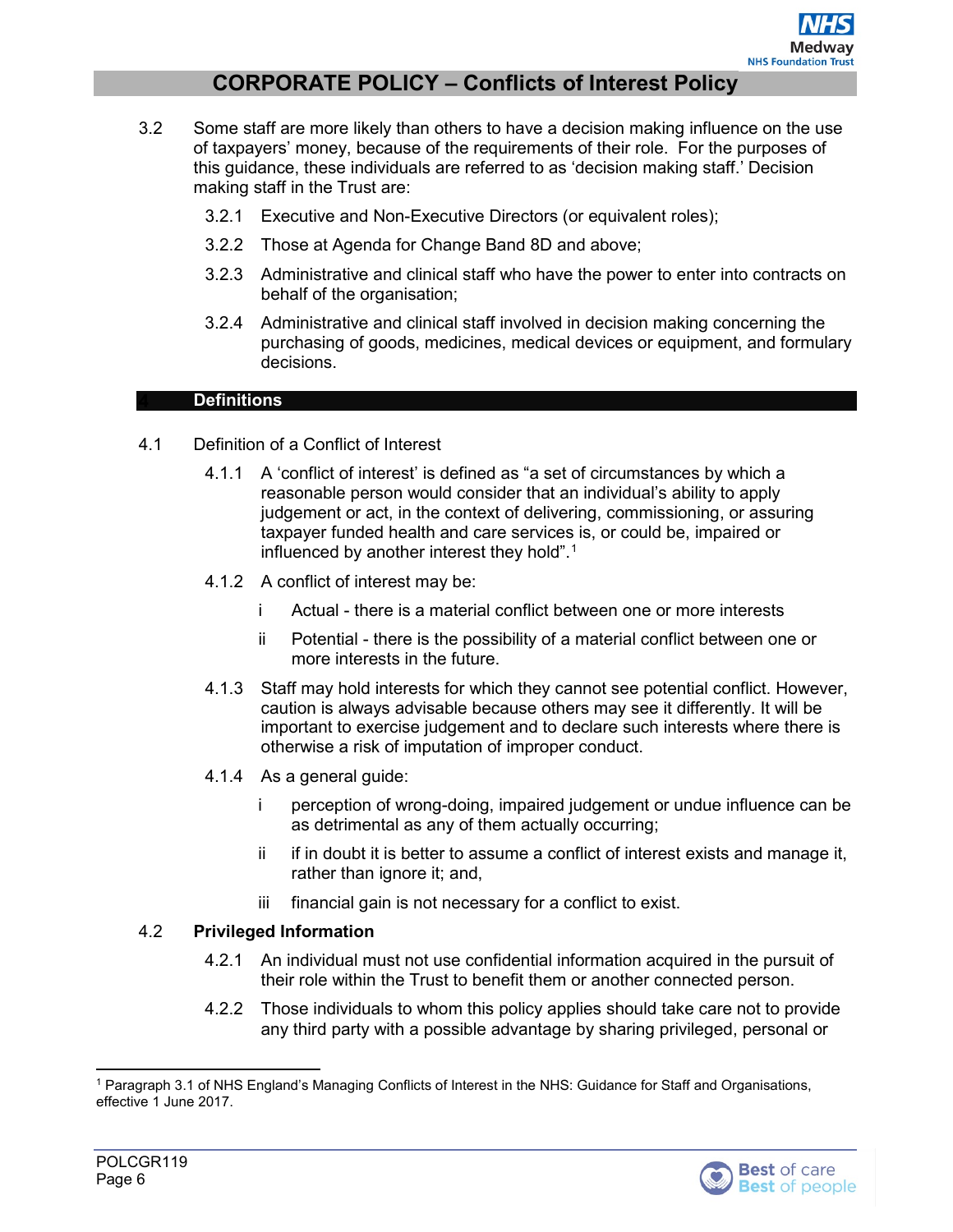commercial information, or by providing information that may be commercially useful in advance of that information being made available publicly or any other information that is not otherwise available and in the public domain. This includes but is not limited to informing a potential supplier of procurement in advance of other potential bidders.

#### 4.3 **Types of conflicts of interest**

- 4.3.1 Conflicts of interests can be split into four different categories:
	- i Financial Interests;
	- ii Non-financial Professional Interests;
	- iii Non-financial Personal Interests; and
	- iv Indirect Interests

4.3.2 **Financial Interests** are where an individual may financially benefit from the consequences of a commissioning decision. This could include:

- i A director (including a non-executive director) or senior employee in another organisation which is doing, or is likely to do business with an organisation in receipt of NHS funding;
- ii A shareholder, partner or owner of an organisation which is doing, or is likely to do business with an organisation in receipt of NHS funding;
- iii Someone in outside employment;
- iv Someone in receipt of secondary income;
- v Someone in receipt of a grant;
- vi Someone in receipt of other payments (e.g. honoraria, day allowances, travel or subsistence);
- vii Someone in receipt of sponsored research.
- 4.3.3 **Non-financial Professional Interests** are where an individual may obtain a nonfin*a*ncial professional benefit from the consequences of a commissioning decision, such as increasing their professional reputation or status or promoting their professional career. This could include situations where the individual is:
	- i An advocate for a particular group of patients;
	- ii A clinician with a special interest;
	- iii An active member of a particular specialist body;
	- iv An advisor for the Care Quality Commission or National Institute of Health and Care Excellence;
	- v In a research role.

4.3.4 **Non-financial Personal Interests** are where an individual may benefit personally in ways which are not directly linked to their professional career and do not give rise to a direct financial benefit. This could include, for example, where the individual is:

- i A member of a voluntary sector board or has a position of authority within a voluntary sector organisation;
- ii A member of a lobbying or pressure group with an interest in health and care.

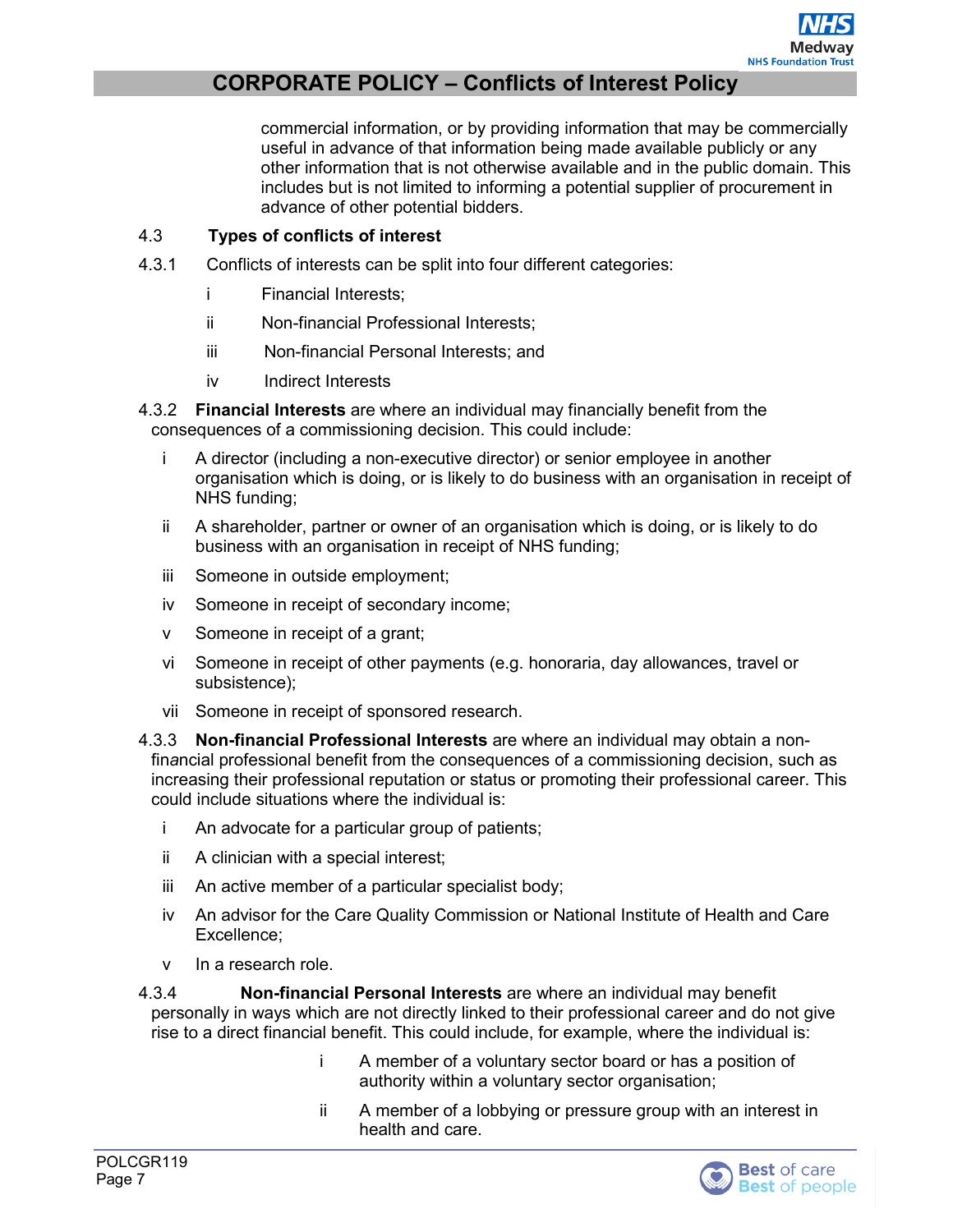4.3.5 **Indirect Interests** are where an individual has a close association with an individual who has a financial interest, a non-financial professional interest or a non-financial personal interest in a commissioning decision.

This would include:<sup>[2](#page-7-1)</sup>

- a. Close family members and relatives;
- b. Close friends and associates;
- c. Business partners.
- 4.3.6 It is not possible to define all instances in which an interest may be a real or perceived conflict. However, if an individual is unsure as to whether an interest should be declared then advice should be sought from the Company Secretary. If in doubt, the individual concerned should assume that a potential conflict of interest exists.
- 4.3.7 Further guidance on potential types of interest can be found at Appendix 4.

#### <span id="page-7-0"></span>**(Duties) Roles & Responsibilities**

- 5.1 Chief Executive
	- 5.1.1 The Chief Executive has overall accountability for the Trust's approach to managing conflicts of interest.
- 5.2 Company Secretary and Secretariat to Trust Meetings
	- 5.2.1 The Company Secretary will receive and review all completed declarations of interest and gifts and hospitality forms and provide advice on such matters. The Company Secretary will also hold and publish a register of declared interests and a gifts and hospitality register.
	- 5.2.2 The secretariat to the Trust's Board/ Committees/ subcommittees and Council of Governors will ensure, where a member of any such meeting has a conflict of interest that has been identified in advance, that member does not receive any papers or other information relating to that conflict of interest or where applicable, the conflicted member attends the meeting, but does not take part in decision making, where required.
	- 5.2.3 The secretariat at meetings must ensure, in consultation with the Chair of the meeting, there are arrangements for the management of the meeting's business in the event the Chair has a conflict of interest.
	- 5.2.4 The secretariat must also ensure any declared conflicts and how they are managed are accurately recorded in the meeting's minutes.
- 5.3 Other management actions:
	- 5.3.1 If an interest is declared but there is no risk of a conflict arising then no action is warranted. However, if a material interest is declared then the general management actions that could be applied include:
		- i restricting staff involvement in associated discussions and excluding them from decision making

<span id="page-7-1"></span> $2$  A common sense approach should be applied to these terms. It would be unrealistic to expect staff to know of all the interests that people in these classes might hold. However, if staff do know of material interests (or could be reasonably expected to know about these) then these should be declared.

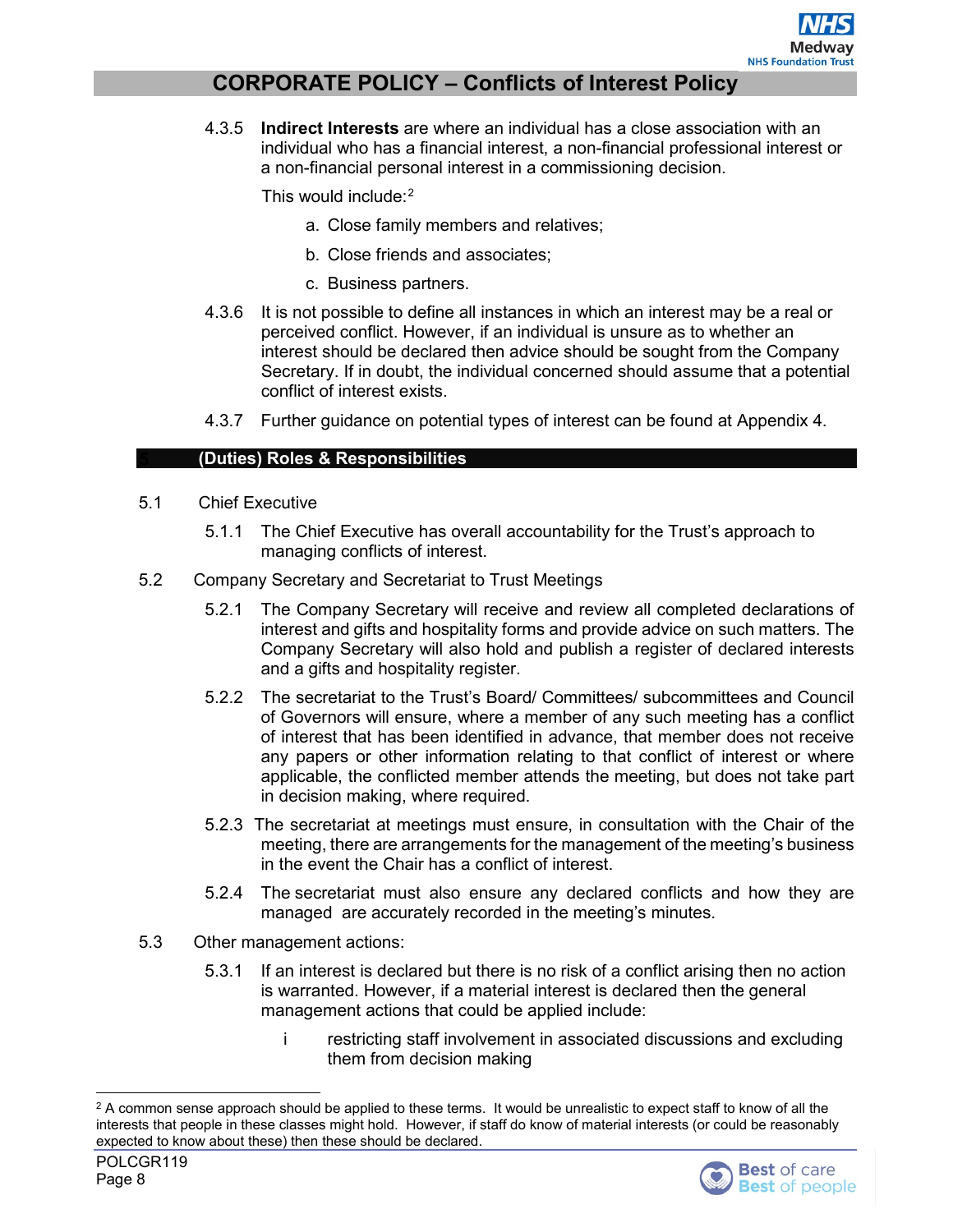

- ii removing staff from the whole decision making process
- iii removing staff responsibility for an entire area of work
- iv removing staff from their role altogether if they are unable to operate effectively in it because the conflict is so significant.
- 5.3.2 It may be appropriate to set out in advance a management plan in some circumstances.
- 5.3.3 Each case will be different and context-specific and the Trust will always clarify the circumstances and issues with the individuals involved. Staff should maintain a written audit trail of information considered and actions taken.
- 5.3.4 Staff who declares material interests should make their line manager or the person(s) they are working to aware of their existence.
- 5.4 Line Managers
	- 5.4.1 Must ensure that employees are aware of the policy and processes to be followed for declaring interests;
	- 5.4.2 Must raise awareness as part of appraisal process; and
	- 5.4.3 Must consider and approve declarations of interest made by their staff and seek advice from the Company Secretary, if needed.
- 5.5 Human Resources department
	- 5.5.1 The Human Resources department will ensure that newly appointed staff completes a declaration of interest form.
	- 5.5.2 Staff members (see definition above), and Board members
	- 5.5.3 It is the responsibility of all staff, governors and Board members (including committee and sub-committee members) to:
		- i Familiarise themselves and comply with this policy;
		- ii Declare any relevant interests or complete nil returns in accordance with this policy;
		- iii Use common sense and judgement to consider whether the interests you have could affect the way taxpayers' money is spent; and
		- iv Avoid undertaking duties, remunerated or otherwise, outside of their employment with the Trust if it may or does give rise to any actual or potential conflict of interest, or prejudice the standards set out in this policy.
	- 5.5.4 Where staff have not completed and submitted a declaration of interest form and/ or gift and hospitality form, the Trust will assume that these individuals have no financial or personal interests to declare and/ or have not received/ accepted offers of gifts, benefits, or sponsorship of any kind.
	- 5.5.5 A nil declaration is required when carrying out the annual declaration of interests exercise by those designated as decision-making in section 3.2. Breaches of this policy will be dealt with under the Trust's disciplinary procedure and may be referred to the Local Counter Fraud Specialist for a potential criminal investigation.

Declaration of Interests

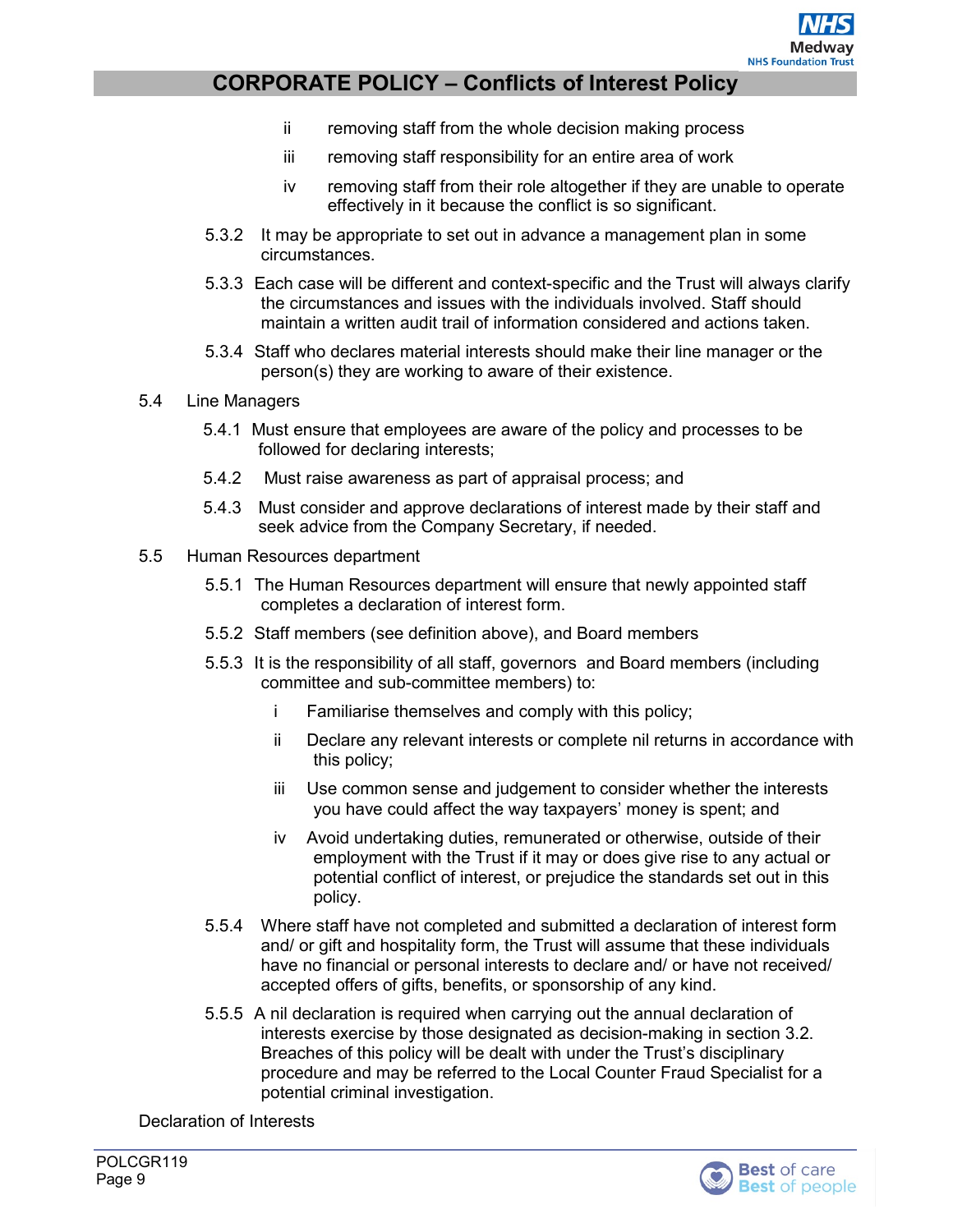- 5.6 The Trust fosters an open and honest environment to encourage all to declare actual or potential conflicts of interest.
- 5.7 The Trust will ensure that those individuals identified in the scope of this policy regularly declare any conflict or potential conflict. The individual is to declare the conflict to the Trust in any event within 28 days of identification of the conflict.
- 5.8 The Trust will ensure that regular declarations of interest are made and recorded, and in any event:
	- i On appointment;
	- ii At meetings;
	- iii On changing role or responsibility or other relevant change of circumstance; and
	- iv When prompted by the Trust, annually.
- 5.9 Procedures
	- 5.9.1 **On appointment**: applicants for any appointment to the Trust, its Board or Council of Governors should be asked to declare any relevant interests as part of the election/ recruitment process. When an appointment is made, a formal declaration of interests should be made and recorded.
	- 5.9.2 **At meetings**: all attendees should be asked under a standing item on the agenda of the meeting, to declare any interest they have in any agenda item before it is discussed or as soon as it becomes apparent. Declarations of interest made should be recorded in the minutes of the meeting.
	- 5.9.3 Where an individual is unable to provide a declaration in writing, e.g. if a conflict becomes apparent in the course of a meeting, they will make an oral declaration, which will be recorded in the minutes of the meeting, and complete a written declaration form as soon as possible (where applicable) thereafter but no later than 28 days.
	- 5.9.4 Click to view SOP0361 [Company Commercial Representatives Procedures](http://qpulse-drs.medway.nhs.uk/Corporate/Documents.svc/documents/active/attachment?number=SOP0361)
	- 5.9.5 **On changing role or responsibility**: Where an individual changes role or responsibility within the Trust, any change to the individual's interests should be declared immediately.
	- 5.9.6 **On any other change of circumstances**: wherever an individual's circumstances change in a way that affects the individual's interests (e.g. where an individual takes on a new role outside the Trust or sets up a new business or relationship), a further declaration should be made to reflect the change in circumstances. This could involve a conflict of interest ceasing to exist or a new one materialising.
	- 5.9.7 Declarations are made by completing and signing the Declaration of Interest form [\(Appendix 1](#page-23-0) - Declaration of Interest Form - OTCGR281) and sending the signed declaration to the Company Secretary within 10 days at [medwayft.trustsecretary@nhs.net.](mailto:medwayft.trustsecretary@nhs.net) Alternatively, this form is available on the intranet via this link - [Declaration of Interests On-Line Form'](https://sharepoint.medway.nhs.uk/Forms/_layouts/15/start.aspx#/Lists/Declaration%20of%20Interests/NewForm.aspx?Source=https%3A%2F%2Fsharepoint%2Emedway%2Enhs%2Euk%2FForms%2FLists%2FDeclaration%2520of%2520Interests%2FAllItems%2Easpx&RootFolder=)
	- 5.9.8 In the case of declarations made during a Board/ Committee meeting, the minutes ought to reflect the method by which the particular conflict management solution was arrived at.

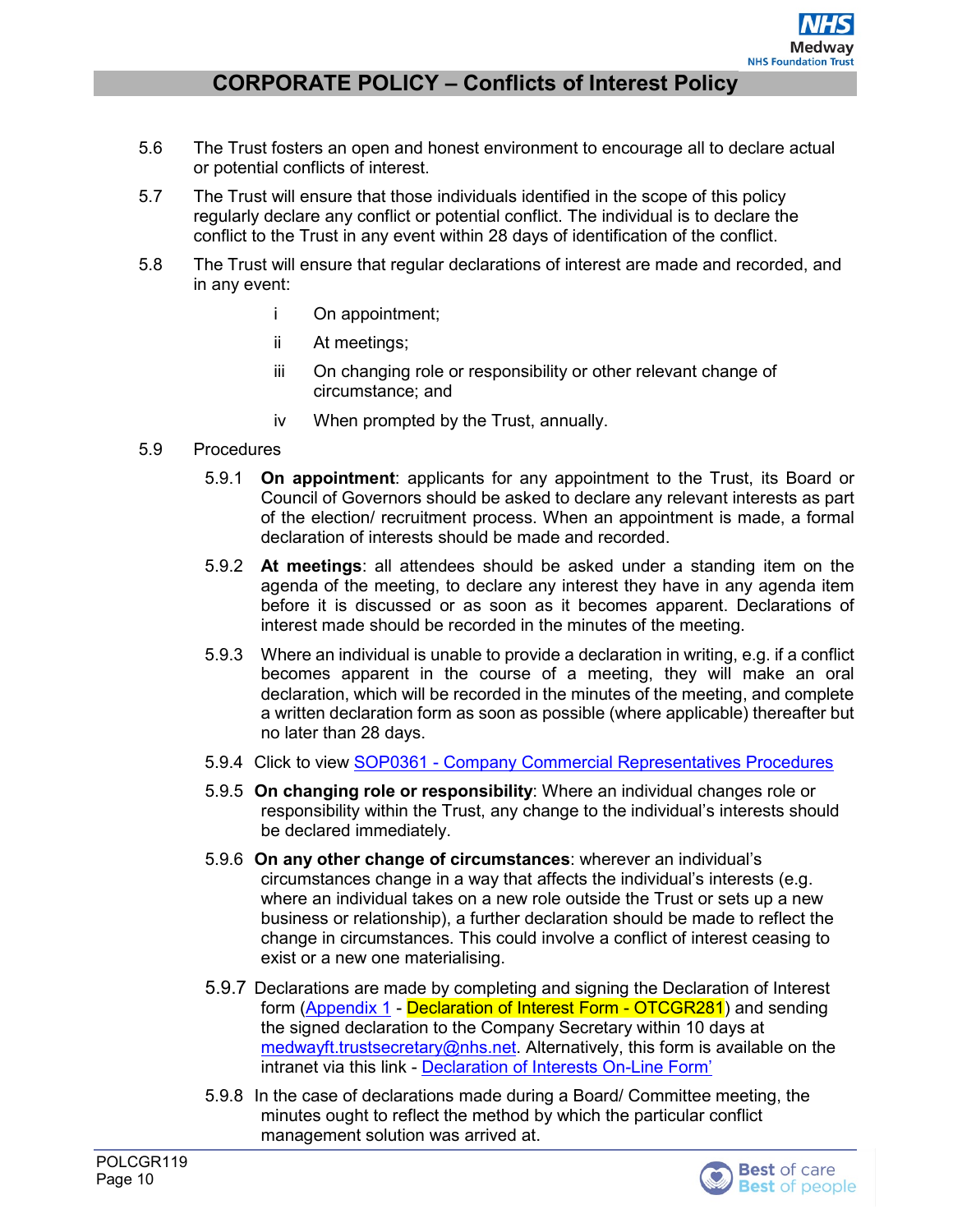#### 5.10 **Common Situations**

#### *5.10.1 Outside Employment*

- i Staff should declare any existing outside employment (whether paid or unpaid) on appointment and any new outside employment (whether paid or unpaid) when it arises.
- ii Where a risk of conflict of interest arises, the general management actions outlined in this policy should be considered and applied to mitigate risks.
- iii Where contracts of employment or terms and conditions of engagement permit, staff may be required to seek prior approval from the Trust to engage in outside employment.
- iv The Trust may also have legitimate reasons within employment law for knowing about outside employment of staff, even when this does not give rise to risk of a conflict.

#### *5.10.2 Partnerships and Companies*

- i Staff should declare, as a minimum, any shareholdings and other ownership interests in any non-publicly listed, private or not-for-profit company, business, partnership or consultancy which is doing, or might be reasonably expected to do business with the Trust.
- ii Where shareholdings or other ownership interests are declared and give rise to risk of conflicts of interest then the general management actions outlined in this policy should be considered and applied to mitigate risks.
- iii There is no need to declare shares or securities held in collective investment or pension funds or units of authorised unit trusts.

#### *5.10.3 Third Party Transactions*

Declarations should include relevant third party transactions. This includes where, in any organisation either seeking to do business or is doing business with the NHS, a person or a close family member or a partner with whom they jointly own or control a business:

Have ownership;

Control; or

Are a senior manager.

#### *5.10.4 Intellectual Property*

- i Staff should declare patents and other intellectual property rights they hold (either individually, or by virtue of their association with a commercial or other organisation), including where applications to protect have started or are ongoing, which are, or might be reasonably expected to be, related to items to be procured or used by the Trust.
- ii Staff should seek prior permission from the Trust before entering into any agreement with bodies regarding product development, research, work on pathways etc., where this impacts on the Trust's own time, or uses its equipment, resources or intellectual property.

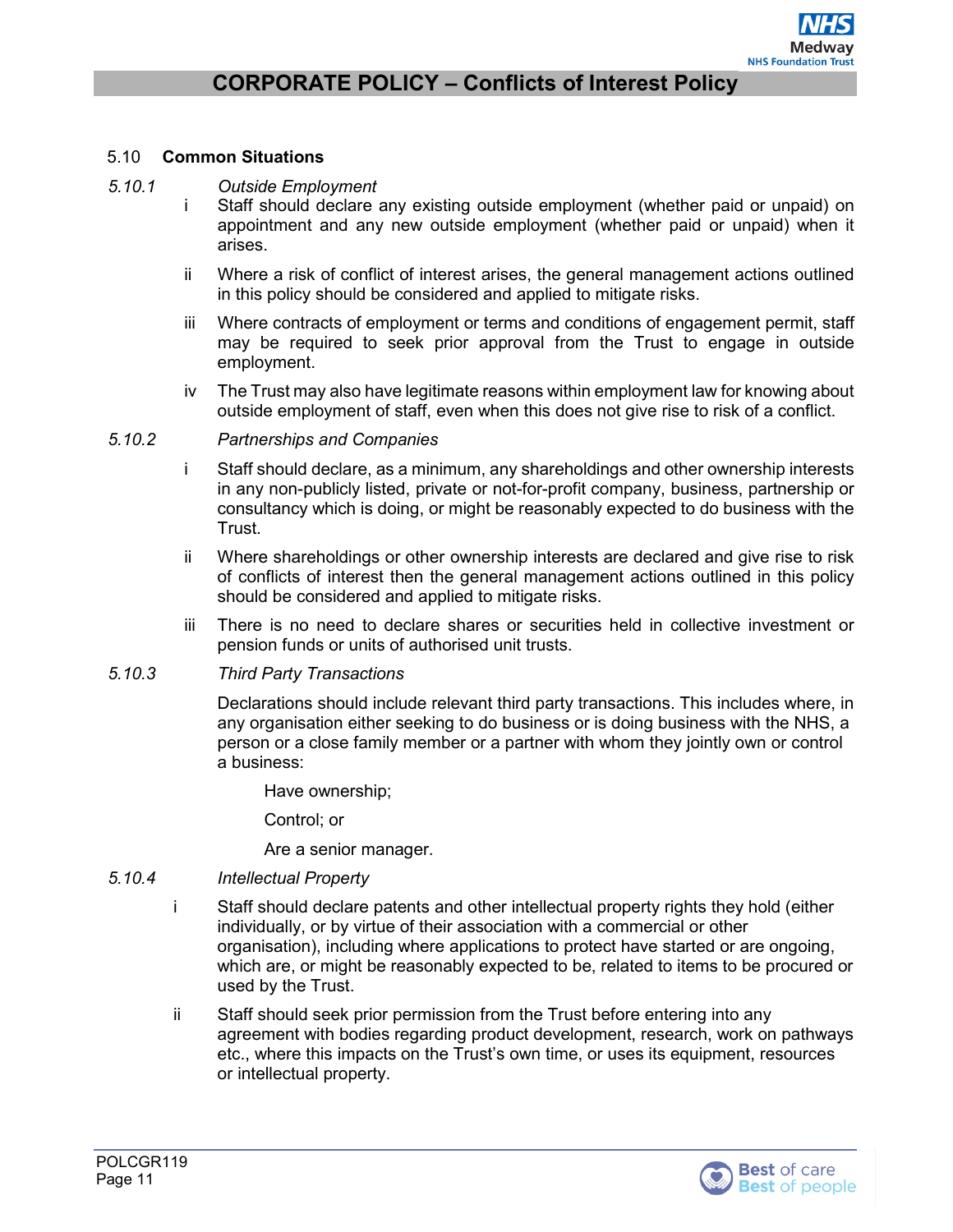iii Where holding of patents and other intellectual property rights give rise to a conflict of interest then the general management actions outlined in this policy should be considered and applied to mitigate risks.

#### *5.10.5 Loyalty Interests*

Loyalty interests should be declared by staff involved in decision-making where they**:**

- Hold a position of authority in another NHS organisation or commercial, charity, voluntary, professional, statutory or other body which could be seen to influence decisions they take in their NHS role.
- Sit on advisory groups or other paid or unpaid decision making forums that can influence how an organisation spends taxpayers' money.
- Are, or could be, involved in the recruitment or management of close family members and relatives, close friends and associates, and business partners.
- Are aware that their organisation does business with an organisation in which close family members and relatives, close friends and associates, and business partners have decision making responsibilities.
- *5.10.6 Clinical Private Practice*
	- i Clinical staff should declare all private practice on appointment, and/or any new private practice when it arises $3$  including:
		- a. Where they practise (name of private facility)
		- b. What they practise (specialty, major procedures)
		- c. When they practise (identified sessions/ time commitment).
	- ii Clinical staff should (unless existing contractual provisions require otherwise or unless emergency treatment for private patients is needed):
		- Seek prior approval from the Trust before taking up private practice.
		- Ensure that, where there would otherwise be a conflict or potential conflict of interest, NHS commitments take precedence over private work<sup>[4](#page-11-1)</sup>.
		- Not accept direct or indirect financial incentives from private providers other than those allowed by [Competition and Markets Authority guidelines.](https://assets.publishing.service.gov.uk/government/uploads/system/uploads/attachment_data/file/453465/Private_Healthcare_Market_Investigation_Order_2014.pdf)
	- iii The Trust's Consultants should not initiate discussions about providing their Private Professional Services for NHS patients, nor should they ask other staff to initiate such discussions on their behalf.

#### 5.11 **Strategic decision-making groups**

<span id="page-11-0"></span><sup>&</sup>lt;sup>3</sup> Hospital Consultants are already required to provide their employer with this information by virtue of Para.3 Sch. 9 of the Terms and Conditions – Consultants(England) 2003: [https://www.bma.org.uk/-](https://www.bma.org.uk/-/media/files/pdfs/practical%20advice%20at%20work/contracts/consultanttermsandconditions.pdf) /media/files/pdfs/practical advice at [work/contracts/consultanttermsandconditions.pdf](https://www.bma.org.uk/-/media/files/pdfs/practical%20advice%20at%20work/contracts/consultanttermsandconditions.pdf)

<span id="page-11-1"></span><sup>&</sup>lt;sup>4</sup> These provisions already apply to Hospital Consultants by virtue of Paras.5 and 20, Sch. 9 of the Terms and Conditions – Consultants(England) 2003: [https://www.bma.org.uk/-/media/files/pdfs/practical](https://www.bma.org.uk/-/media/files/pdfs/practical%20advice%20at%20work/contracts/consultanttermsandconditions.pdf) advice at [work/contracts/consultanttermsandconditions.pdf\)](https://www.bma.org.uk/-/media/files/pdfs/practical%20advice%20at%20work/contracts/consultanttermsandconditions.pdf)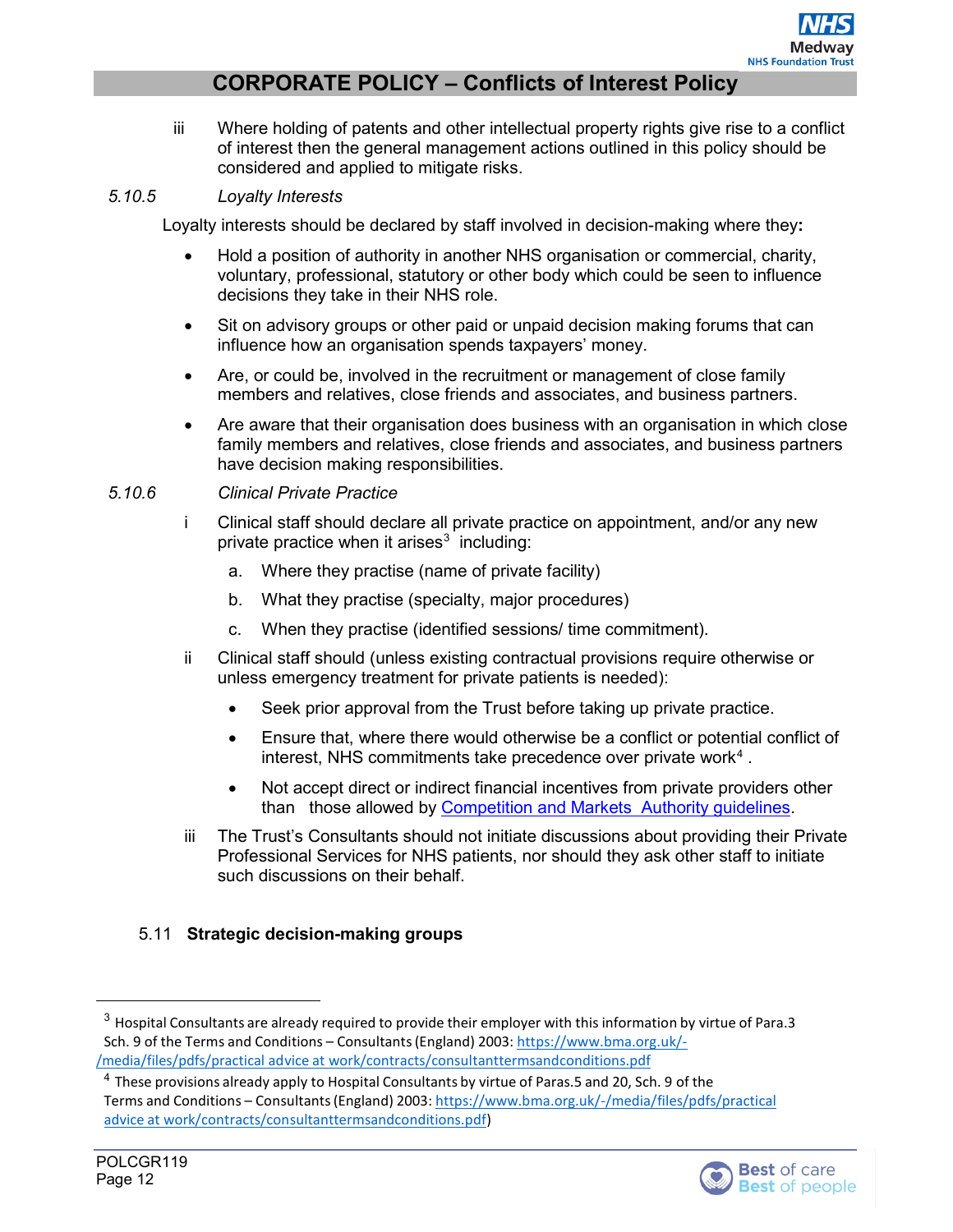

- 5.11.1In common with other NHS bodies, the Trust uses a variety of different groups to make key strategic decisions about things such as:
	- i Entering into (or renewing) large scale contracts.
	- ii Awarding grants.
	- iii Making procurement decisions.
	- iv Selection of medicines, equipment, and devices.
- 5.11.2The interests of those who are involved in these groups should be well known so that they can be managed effectively. For the Trust, these groups are:
	- i The Trust Board
	- ii Board Committees (the extent of decision making is restricted to that delegated by the Board and set out in the terms of reference for the Committee)
	- iii The Executive Group (acting within the Chief Executive's delegated limits)
- 5.11.3These groups should adopt the following principles:
	- i Chairs should consider any known interests of members in advance, and begin each meeting by asking for declaration of relevant material interests.
	- ii Members should take personal responsibility for declaring material interests at the beginning of each meeting and as they arise.
	- iii Any new interests identified should be added to the Trust's register(s).
	- iv The vice chair (or other non-conflicted member) should chair all or part of the meeting if the chair has an interest that may prejudice their judgement.
- 5.11.4If a member has an actual or potential interest the chair should consider the following approaches and ensure that the reason for the chosen action is documented in minutes or records:
	- i Requiring the member to not attend the meeting.
	- ii Excluding the member from receiving meeting papers relating to their interest.
	- iii Excluding the member from all or part of the relevant discussion and decision.
	- iv Noting the nature and extent of the interest, but judging it appropriate to allow the member to remain and participate.
	- v Removing the member from the group or process altogether.
- 5.11.5The default response should not always be to exclude members with interests, as this may have a detrimental effect on the quality of the decision being made. Good judgement is required to ensure proportionate management of risk.
- 5.12 **Procurement**

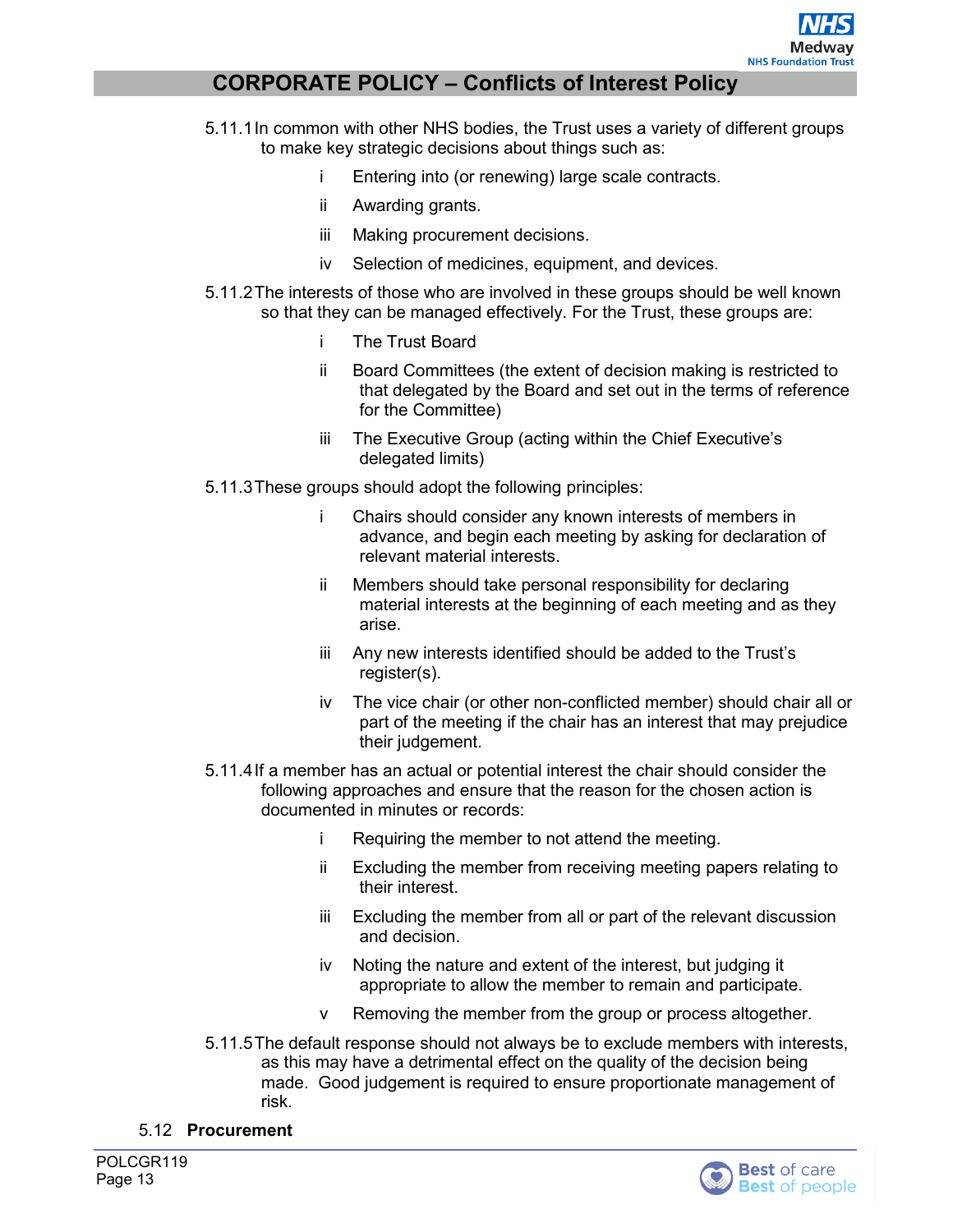- 5.12.1 Procurement should be managed in an open and transparent manner, compliant with procurement and other relevant law, to ensure there is no discrimination against or in favour of any provider. Procurement processes should be conducted in a manner that does not constitute anti-competitive behaviour - which is against the interest of patients and the public.
- 5.12.2 Those involved in procurement exercises for and on behalf of the Trust should keep records that show a clear audit trail of how conflicts of interest have been identified and managed as part of procurement processes. At every stage of procurement steps should be taken to identify and manage conflicts of interest to ensure and to protect the integrity of the process.
- 5.12.3 Procurement arrangements, for instance with pharmaceutical or medical devices companies, should be at a corporate rather than an individual level (i.e. through the Procurement Department), and must be subject to the agreement of a divisional director / head of department.

#### 5.13 **Wider transparency initiatives**

The Trust fully supports wider transparency initiatives in healthcare, and we encourage staff to engage actively with these. Relevant staff are strongly encouraged to give their consent for payments they receive from the pharmaceutical industry to be disclosed as part of the Association of British Pharmaceutical Industry (ABPI) Disclosure UK initiative. These "transfers of value" include payments relating to:

- i. Speaking at and chairing meetings
- ii. Training services
- iii. Advisory board meetings
- iv. Fees and expenses paid to healthcare professionals
- v. Sponsorship of attendance at meetings, which includes registration fees and the costs of accommodation and travel, both inside and outside the UK
- vi. Donations, grants and benefits in kind provided to healthcare organisations

Further information about the scheme can be found on the ABPI website: <http://www.abpi.org.uk/our-work/disclosure/about/Pages/default.aspx>

#### **Gifts**

- <span id="page-13-0"></span>6.1 A 'gift' is defined as "any item of cash or goods, or any service, which is provided for personal benefit, free of charge, or at less than its commercial value". <sup>[5](#page-13-1)</sup>
- 6.2 As general guidance, gifts that may affect, or be seen to affect, the recipient's professional judgement ought not to be accepted, and should be declared.
- 6.3 Any personal gift of cash or cash equivalent (e.g. vouchers) in any circumstances, must be declined and declared.
- 6.4 Gifts from suppliers or contractors doing business, or likely to do business with the Trust:

<span id="page-13-1"></span><sup>&</sup>lt;sup>5</sup> Paragraph 32 of NHS England's Managing Conflicts of Interest in the NHS: Guidance for staff and organisations effective 1 June 2017.

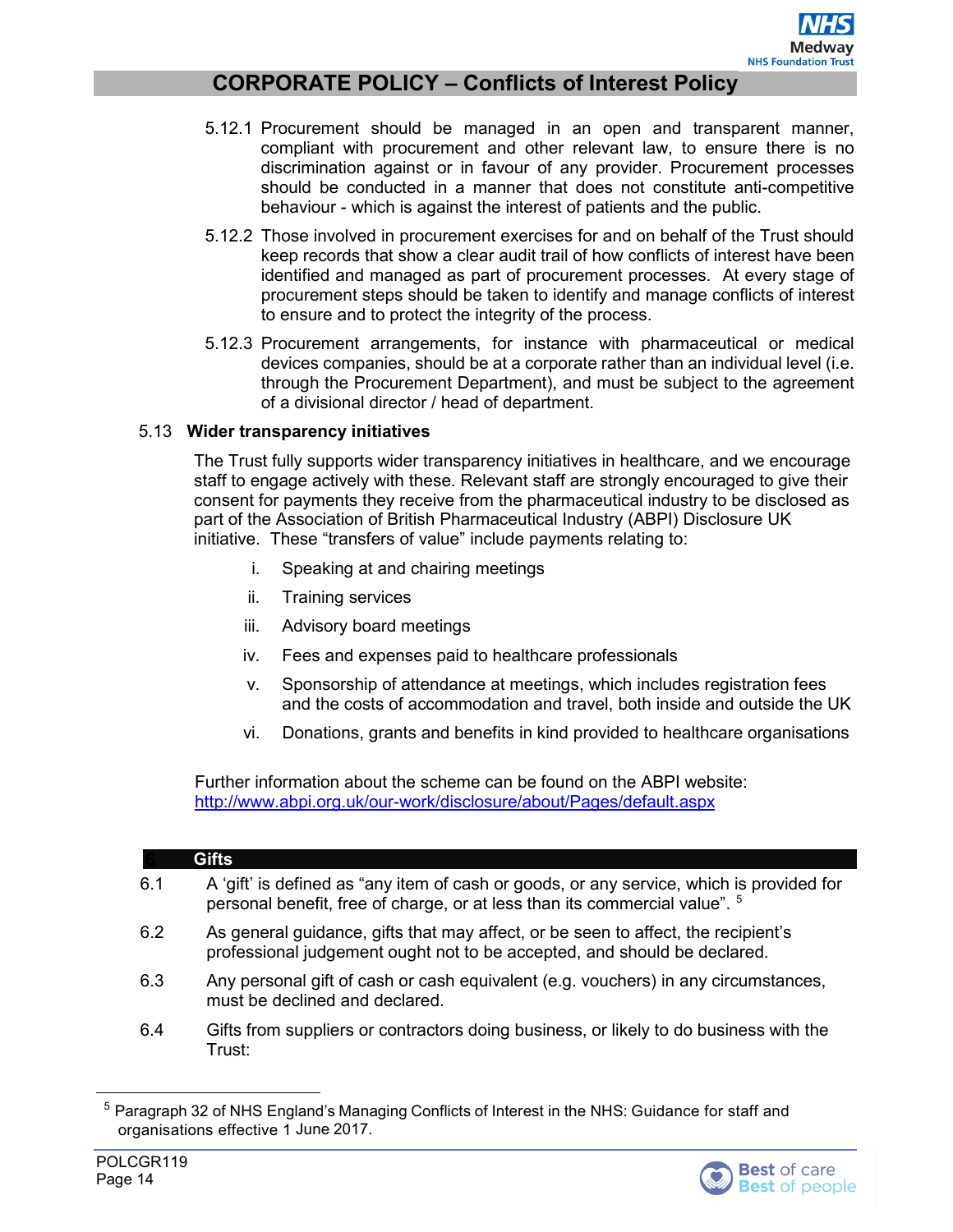- i Should be declined and declared, whatever their value (subject to ii. below);
- ii branded promotional aids (such as pens or post-it notes) may be accepted where they are under the value of  $£6<sup>6</sup>$  $£6<sup>6</sup>$  $£6<sup>6</sup>$  in total, and need not be declared.
- 6.5 With regards to gifts from other sources (e.g. patients, families, service users):
	- i Staff should not ask for any gifts;
	- ii Gifts valued at under £50 may be accepted and do not need to be declared;
	- iii Gifts valued at over £50 should be treated with caution and only be accepted on behalf of the Trust, not in a personal capacity. In any event these should be declared by staff;
	- iv A common sense approach should be applied to the valuing of gifts (an estimate that a reasonable person would make as to its value, if the actual value is not known);
	- v Multiple gifts from the same source over a 12 month period should be treated in the same way as single gifts over £50 where the cumulative value exceeds £50.
- 6.6 What should be declared:
	- Staff name and their role with the organisation.
	- A description of the nature and value of the gift, including its source.
	- Date of receipt. Gifts should be declared within 10 days
	- Any other relevant information (e.g. circumstances surrounding the gift, action taken to mitigate against a conflict, details of any approvals given to depart from the terms of this policy).

#### <span id="page-14-0"></span>**Hospitality**

- 7.1 Hospitality means offers of meals, refreshment, travel, accommodation, and other expenses in relation to attendance at meetings, conferences, education and training events etc.<sup>[7](#page-14-2)</sup>
- 7.2 Hospitality should not be asked for or accepted where it may affect, or be seen to affect professional judgement.
- 7.3 It may only be accepted when there is a legitimate business reason and it is proportionate to the nature and purpose of the event.
- 7.4 Particular caution should be exercised when hospitality is offered by actual or potential suppliers or contractors. This can be accepted, and must be declared, if modest and reasonable. Senior approval must be obtained.
- 7.5 Meals and refreshments:
	- Under a value of £25 may be accepted and need not be declared.

<span id="page-14-1"></span> $6$  The £6 value has been selected with reference to existing industry guidance issued by the ABPI: <http://www.pmcpa.org.uk/thecode/Pages/default.aspx>

<span id="page-14-2"></span><sup>7</sup> Paragraph 37 of NHS England's Managing Conflicts of Interest in the NHS: Guidance for staff and organisations effective 1 June 2017.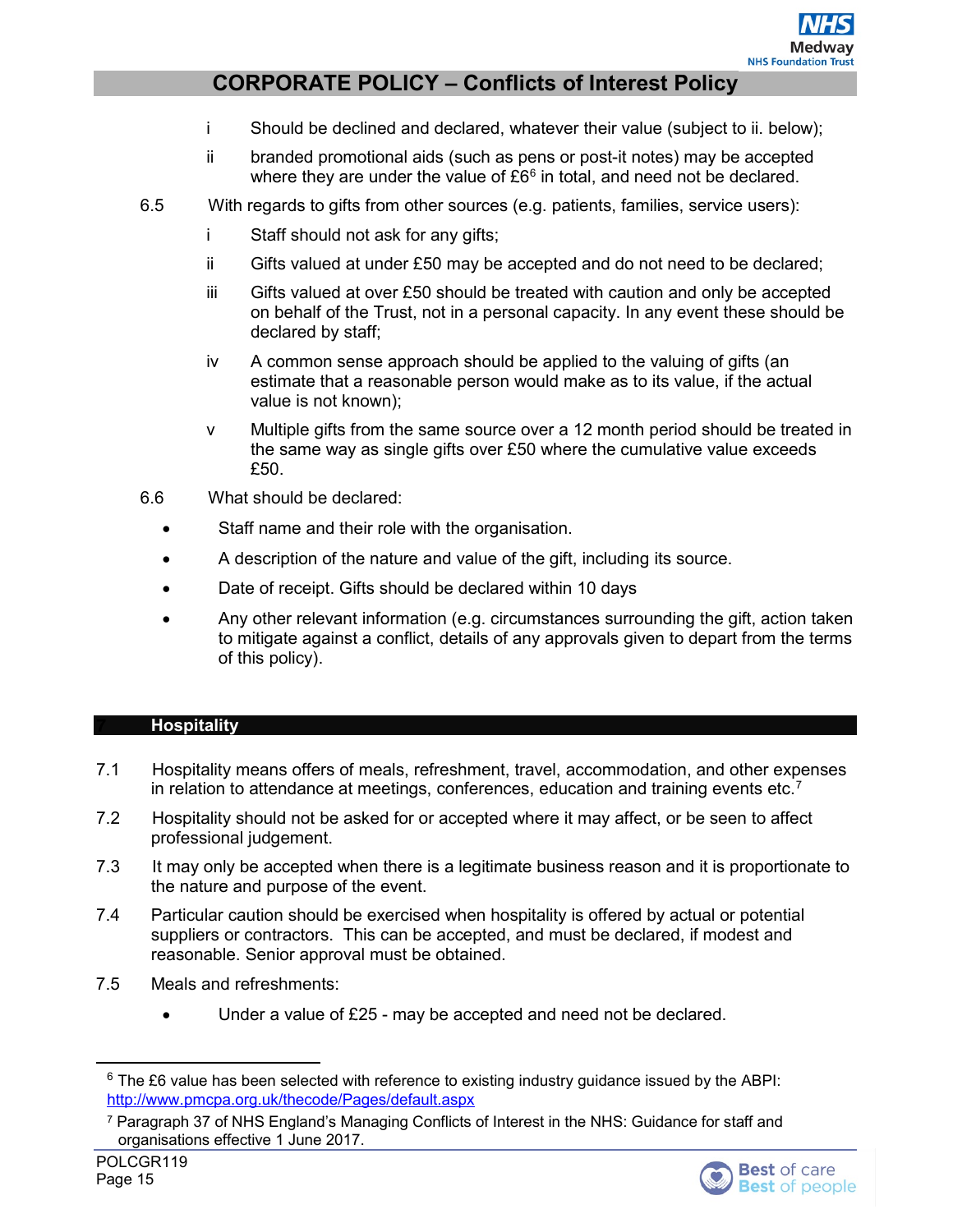- Of a value between £25 and  $£75^8$  $£75^8$  may be accepted and must be declared.
- Over a value of £75 should be refused unless (in exceptional circumstances)
- Senior approval is given: a clear reason should be recorded on the organisation's register(s) of interest as to why it was permissible to accept.
- A common sense approach should be applied to the valuing of meals and refreshments (an estimate that a reasonable person would make as to its value, if the actual value is not known).
- Declarations must be made within 10 days and where possible in advance.
- 7.6 Travel and accommodation:
	- 7.6.1 Modest offers to pay some or all of the travel and accommodation costs related to attendance at events may be accepted and must be agreed and declared in advance.
	- 7.6.2 Offers which go beyond modest, or are of a type that the Trust might not usually offer, need approval by the individual's line manager, should only be accepted in exceptional circumstances, and must be declared. A clear reason should be recorded on the organisation's register(s) of interest as to why it was permissible to accept travel and accommodation of this type. A non-exhaustive list of examples includes:
		- i offers of business class or first class travel and accommodation (including domestic travel)
		- ii offers of foreign travel and accommodation.

#### 7.7 Donations

- 7.7.1 Click here to view POLCGR131 [Charity and Fundraising Policy](http://qpulse-drs.medway.nhs.uk/Corporate/Documents.svc/documents/active/attachment?number=POLCGR131)
- 7.7.2 A donation is a charitable financial payment, which can be in the form of direct cash payment or through the application of a will or similar directive. Charitable giving and other donations are often used to support the provision of health and care services. As a major public sector employer the NHS holds formal and informal partnerships with national and local charities. Staff will, in their private lives, undertake voluntary work or fundraising activities for charity. A supportive environment across the NHS and charitable sector should be promoted. However, conflicts of interest can arise.
- 7.7.3 Donations made by suppliers or bodies seeking to do business with the Trust should be treated with caution and not routinely accepted. In exceptional circumstances they may be accepted but should always be declared. A clear reason should be recorded as to why it was deemed acceptable, alongside the actual or estimated value.
- 7.7.4 Staff should not actively solicit charitable donations unless this is a prescribed or expected part of their duties for the Trust, or is being pursued on behalf of the Trust's own registered charity or other charitable body and is not for their own personal gain.

<span id="page-15-0"></span> $8$  The £75 value has been selected with reference to existing industry guidance issued by the ABPI <http://www.pmcpa.org.uk/thecode/Pages/default.aspx>

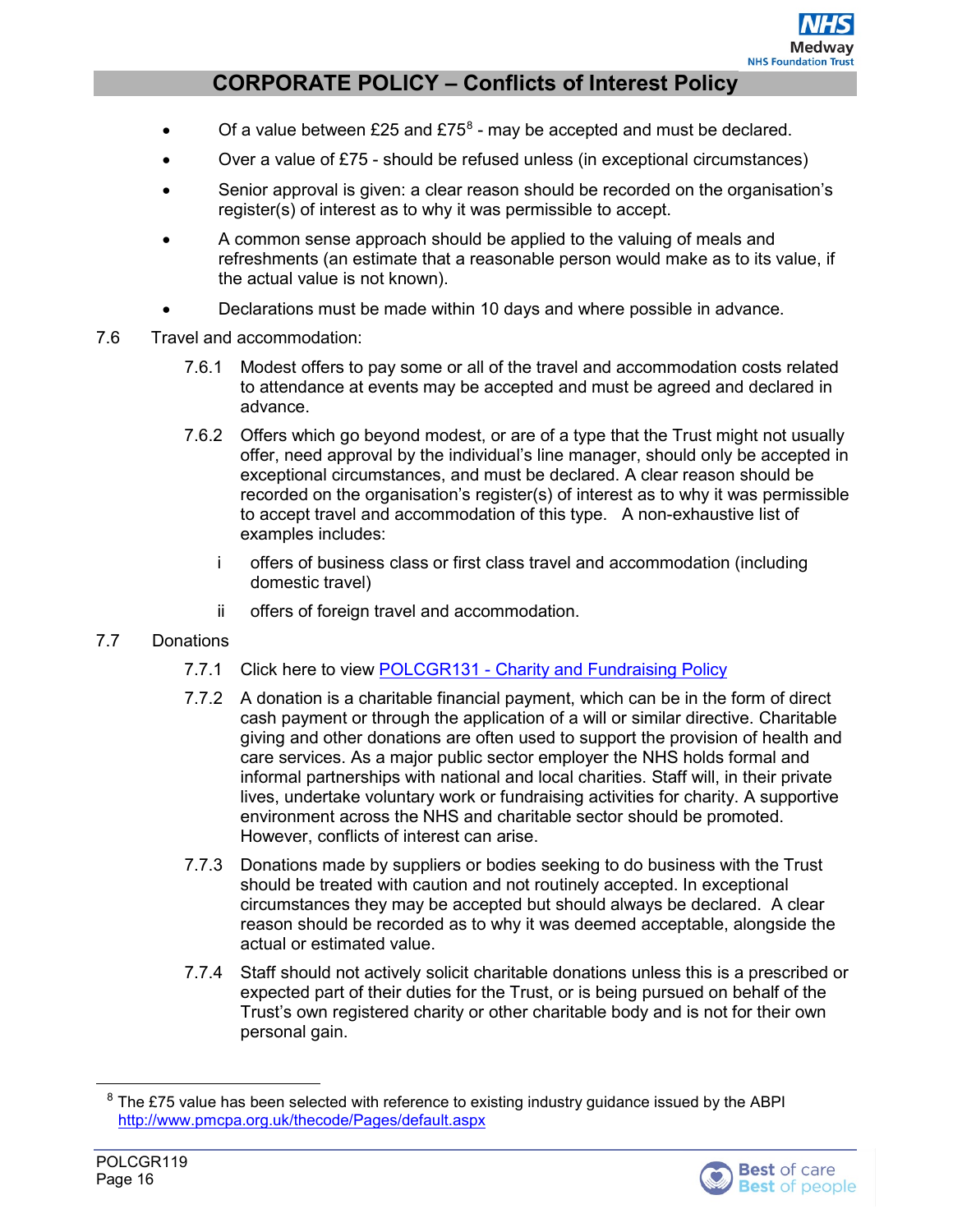- 7.7.5 Staff must obtain permission from the Trust if in their professional role they intend to undertake fundraising activities on behalf of a pre-approved charitable campaign for a charity other than the Trust's own.
- 7.7.6 Donations, when received, should be made to a specific charitable fund (never to an individual) and a receipt should be issued.
- 7.7.7 Staff wishing to make a donation to a charitable fund in lieu of receiving a professional fee may do so, subject to ensuring that they take personal responsibility for ensuring that any tax liabilities related to such donations are properly discharged and accounted for.
- 7.8 Sponsored Events
	- 7.8.1 Sponsorship of events by appropriate external bodies will only be approved if a reasonable person would conclude that the event will result in clear benefit to the Trust and the NHS. Advice from a manager should be sought.
	- 7.8.2 During dealings with sponsors there must be no breach of patient or individual confidentiality or data protection rules and legislation. No information should be supplied to the sponsor from which they could gain a commercial advantage, and which is not in the public domain already.
	- 7.8.3 Staff within the Trust involved in securing sponsorship of events should make it clear that sponsorship does not equate to endorsement of a company or its products and this should be made visibly clear on any promotional or other materials relating to the event.
	- 7.8.4 At the Trust's discretion, sponsors or their representatives may attend or take part in the event but they should not have a dominant influence over the content or the main purpose of the event.
	- 7.8.5 The involvement of a sponsor in an event should always be clearly identified.
	- 7.8.6 Staff arranging sponsored events must declare this to the Trust within 10 days.
- 7.9 Sponsored Research
	- 7.9.1 Click to view POLCGR075 [Research and Innovation Policy](http://qpulse-drs.medway.nhs.uk/Corporate/Documents.svc/documents/active/attachment?number=POLCGR075)
	- 7.9.2 Funding sources for research purposes must be transparent. Any proposed research must go through the relevant health research authority or other approvals process. There must be a written protocol and written contract between staff, the Trust, and/or institutes at which the study will take place and the sponsoring organisation, which specifies the nature of the services to be provided and the payment for those services.
	- 7.9.3 The study must not constitute an inducement to prescribe, supply, administer, recommend, buy or sell any medicine, medical device, equipment or service. Staff should declare involvement with sponsored research to the Trust.
- 7.10 Sponsored Posts
	- 7.10.1 External sponsorship of a post requires prior approval from the Trust. Rolling sponsorship of posts should be avoided unless appropriate checkpoints are put in place to review and withdraw if appropriate.
	- 7.10.2 Sponsorship of a post should only happen where there is written confirmation that the arrangements will have no effect on purchasing decisions or prescribing

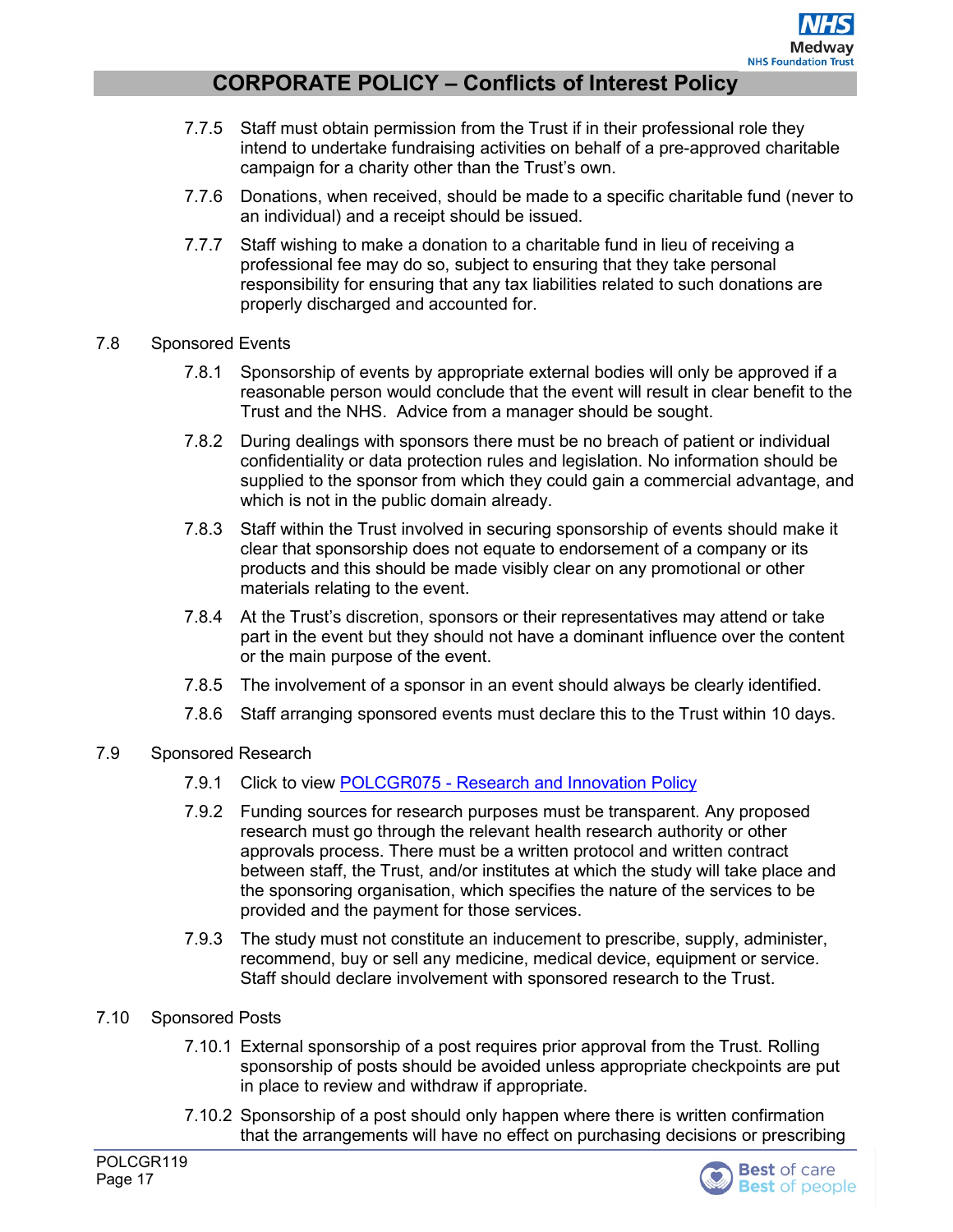and dispensing habits. This should be audited for the duration of the sponsorship. Written agreements should detail the circumstances under which organisations have the ability to exit sponsorship arrangements if conflicts of interest which cannot be managed arise.

- 7.10.3 Sponsored post holders must not promote or favour the sponsor's products, and information about alternative products and suppliers should be provided.
- 7.10.4 Sponsors should not have any undue influence over the duties of the post or have any preferential access to services, materials or intellectual property relating to or developed in connection with the sponsored posts.

#### **Declarations of gifts, hospitality and sponsorship**

- <span id="page-17-0"></span>8.1 Declarations of gifts, hospitality and sponsorship are made by completing and signing the Declaration of gifts, hospitality and sponsorship form [\(Appendix 2](#page-23-1) - Declaration of Gifts and Hospitality Form - OTCGR282) and sending the signed declaration to the Company Secretary at [medwayft.trustsecretary@nhs.net.](mailto:medwayft.trustsecretary@nhs.net) Alternatively, this form is available on the intranet via this link. Declarations must be made within 10 days.
- <span id="page-17-1"></span>8.2 [Appendix 5](#page-25-0) provides further guidance on managing gifts, hospitality and sponsorship and Appendix 7 provides information on some frequently asked questions.

#### **Register of Interests**

- 9.1 The Company Secretary, on behalf of the Trust will maintain the following registers of interests:
	- 9.1.1 Trust Board Register of Interest
	- 9.1.2 Decision Making Staff Register of Interest
	- 9.1.3 Register of Gifts and Hospitality
- 9.2 Because of their influence in the spending of taxpayers' money, decision making staff will be prompted quarterly to review declarations, and as appropriate, update them including nil declarations. A decision-making staff register of interests will be reviewed quarterly by the Integrated Audit Committee and published on the Trust's website at least annually.
- 9.3 Interests will remain on the public register for a minimum of 6 months after the expiration of the interest. The Trust will retain a private record of historic interests for a minimum of 6 years after expiration.
- 9.4 When conflicts are entered onto the register, sufficient information about the nature of the interest and the details of those holding the interest will be recorded, as will details of deliberations and subsequent decisions about how to manage these conflicts.
- 9.5 Where in exceptional circumstances the public disclosure of information could give rise to a real risk of harm or distress the details of an individual's declaration of interests or other information may be redacted from the publicly available register(s).
- 9.6 Requests for redaction of the published register of interests must be made in writing by the subject individual to the Company Secretary. Information will not be withheld or redacted merely because of personal preference. The Trust will retain a confidential un-redacted version of the register(s).

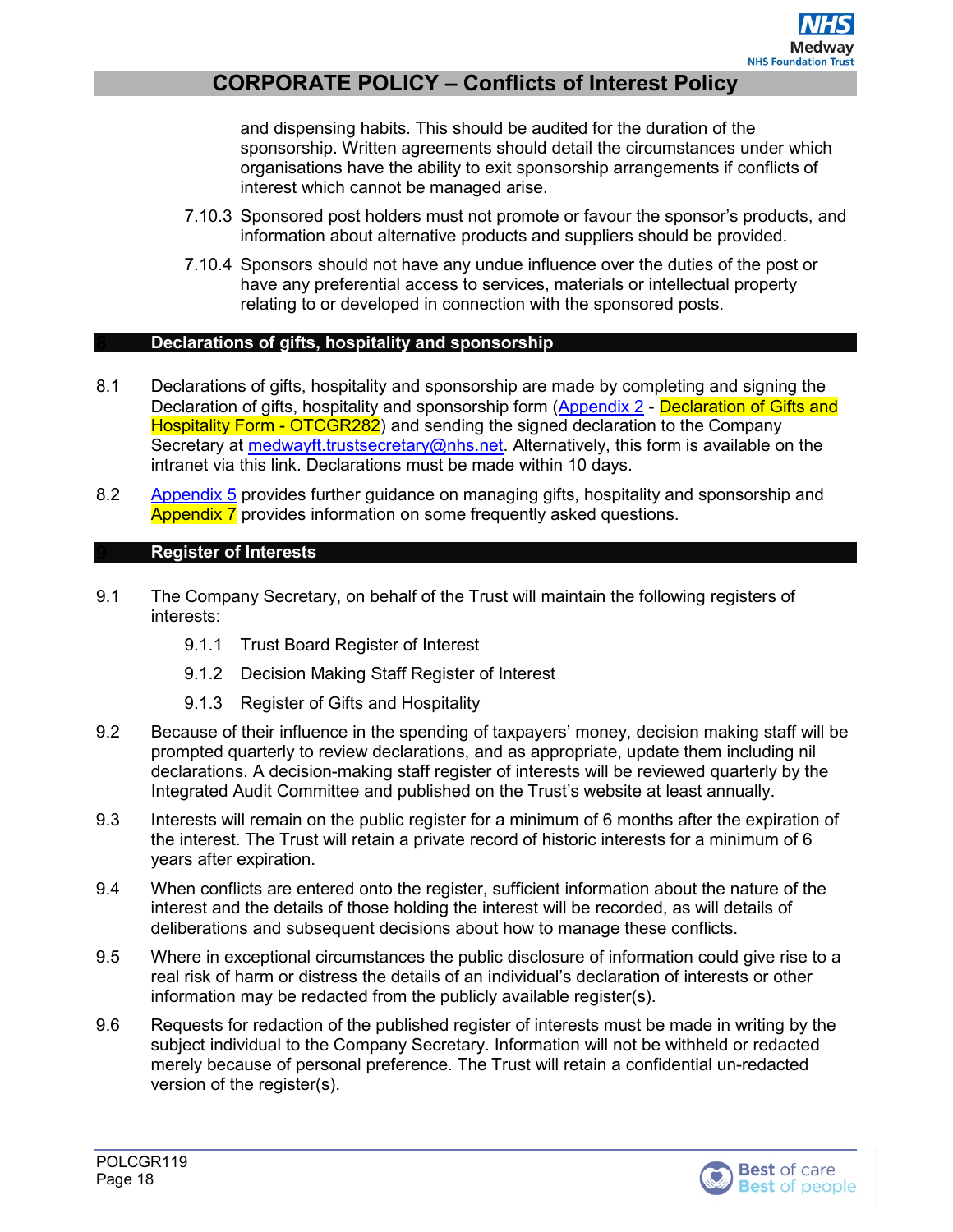#### <span id="page-18-0"></span>**Breaches of the Conflict of Interest Policy**

- 10.1 Failure to disclose or declare
	- 10.1.1 There will be situations when interests will not be identified, declared or managed appropriately and effectively. This may happen innocently, accidentally, or because of the deliberate actions of staff or other organisations. For the purposes of this Policy these situations are referred to as breaches.
	- 10.1.2 Failing to respond to a request for information in relation to this policy, including a request to submit a declaration form, will also be considered a breach of this Policy.
	- 10.1.3 The Trust takes the failure to disclose such information as required by this policy seriously. Failure to manage conflicts of interest could lead to criminal proceedings including for offences such as fraud, bribery and corruption. This could have implications for the Trust. If an individual fails to declare an interest or the full details of an interest, this may result in disciplinary action being undertaken. Please see the PROCHR002 - [Disciplinary Policy](http://qpulse-drs.medway.nhs.uk/Corporate/Documents.svc/documents/active/attachment?number=PROCHR002) for more information.
	- 10.1.4 The Fraud Act 2006 states that a person is guilty of fraud if he dishonestly breaches any section listed within the Act, namely:
		- i Fraud by false representation;
		- ii Fraud by failing to disclose information;
		- iii Fraud by abuse of position.

in order to make a gain for themselves or another, or to cause a loss or expose the Trust to a loss.

- 10.1.5 Therefore, if an individual becomes aware of any financial or other irregularities or impropriety which involve evidence or suspicion of fraud, bribery or corruption they should contact the Local Counter Fraud Specialist in accordance with the POLCF001 - [Anti-Fraud, Bribery and Corruption Policy](http://qpulse-drs.medway.nhs.uk/Corporate/Documents.svc/documents/active/attachment?number=POLCF001) with a view to an appropriate investigation being conducted and potential prosecution being sought.
- 10.1.6 Under the Bribery Act 2010, all staff, including Board members, should be aware that in committing an act of bribery they may be subject to a penalty of up to ten years' imprisonment, a fine, or both. They may also expose the Trust to a conviction punishable with an unlimited fine.
- 10.1.7 They should also be aware that a breach of this Act, or of this guidance, renders them liable to disciplinary action by the Trust whether or not the breach leads to prosecution. Where a material breach of this guidance is found to have occurred, the likely sanction will be dismissal in accordance with the Trust's internal policies and procedures.
- 10.1.8 Breaches of this policy may result in a Board member being removed from office in line with the Trust's Constitution. A contractor may be prevented from obtaining further work with the Trust or an employee may face disciplinary action and dismissal. Breaches which amount to criminal offences may result in criminal prosecution and civil recovery action.
- 10.2 Identifying and reporting breaches

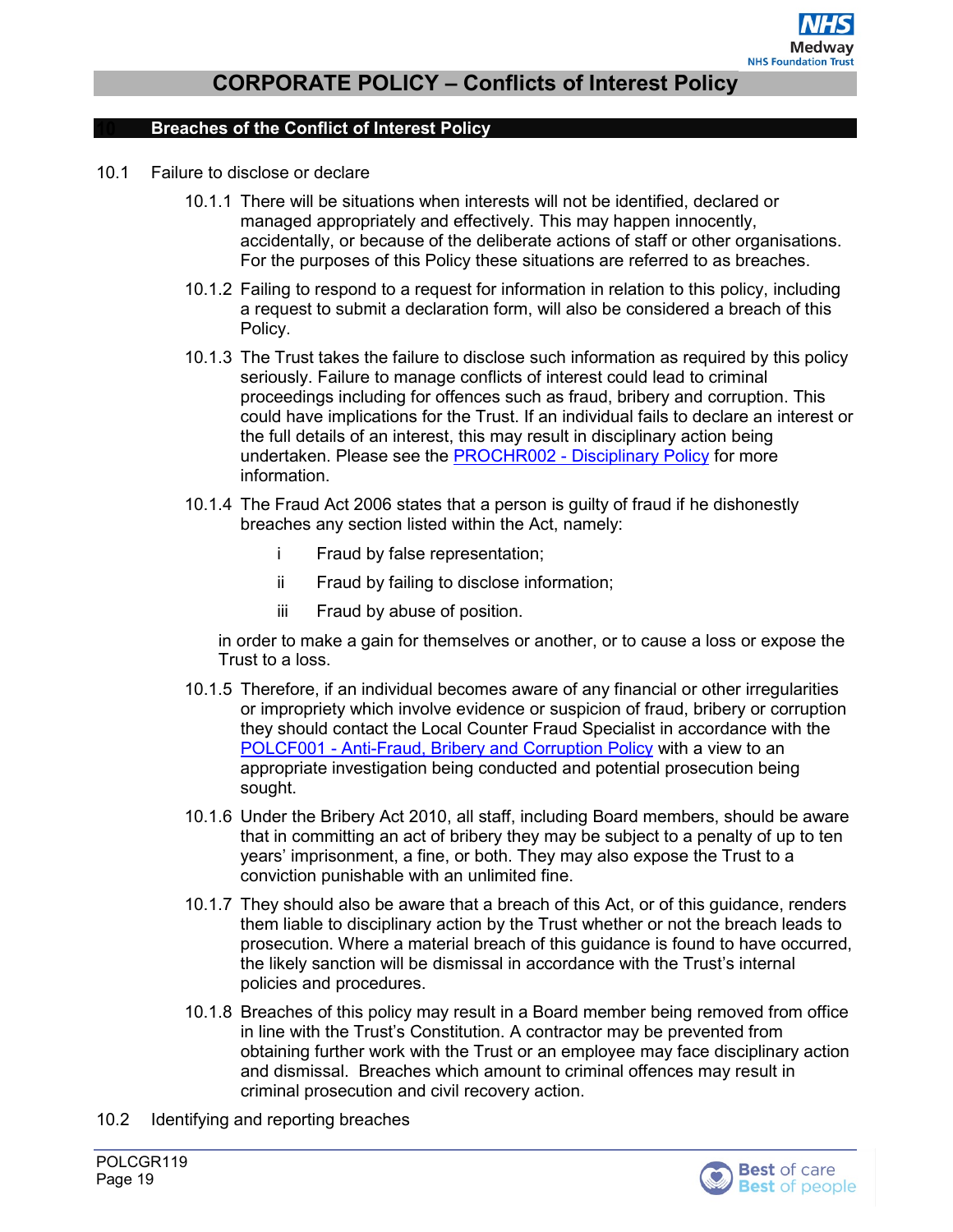Staff who are aware of actual breaches of this policy, or who are concerned that there has been, or may be, a breach, should report these concerns to:

- i Their line manager
- ii The Company Secretary
- iii The Counter Fraud Service
- iv The Freedom to Speak Up Guardian.
- 10.3 To ensure that interests are effectively managed, staff are encouraged to discuss actual or perceived breaches. Every individual has a responsibility to do this. For further information about how concerns should be raised, refer to POLCHR014 - [Freedom to Speak Up -](http://qpulse-drs.medway.nhs.uk/Corporate/Documents.svc/documents/active/attachment?number=POLCHR014) [Raising Concerns at Work -Whistleblowing Policy.](http://qpulse-drs.medway.nhs.uk/Corporate/Documents.svc/documents/active/attachment?number=POLCHR014)
- 10.4 The Trust will investigate each reported breach according to its own specific facts and merits, and give relevant parties the opportunity to explain and clarify any relevant circumstances. For further information about how concerns should be raised please see the Whistleblowing policy.
- 10.5 Following investigation, the Trust will:
	- 10.5.1 Decide if there has been or is potential for a breach and if so what the severity of the breach is
	- 10.5.2 Assess whether further action is required in response this is likely to involve any staff member involved and their line manager, as a minimum.
	- 10.5.3 Consider who else inside and outside (e.g. the Care Quality Commission (CQC), General Medical Council (GMC), Nursing and Midwifery Council (NMC), etc.) the Trust should be made aware.
	- 10.5.4 Take appropriate action as set out in the next section.
- 10.6 Taking action in response to breaches
	- 10.6.1 Action taken in response to breaches of this Policy will be in accordance with the disciplinary procedures of the Trust and could involve organisational leads for staff support (e.g. Human Resources), fraud (e.g. Local Counter Fraud Specialists), members of the management or executive teams and the Trust's auditors.
	- 10.6.2 Breaches could require action in one or more of the following ways:
		- i Clarification or strengthening of existing Policy, process and procedures.
		- ii Consideration as to whether HR/employment law/contractual action should be taken against staff or others.
		- iii Consideration being given to escalation to external parties. This might include referral of matters to external auditors, the NHS Counter Fraud Authority, the Police, statutory health bodies (such as NHS England, NHS Improvement or the CQC), and/or health professional regulatory bodies.
	- 10.6.3 Inappropriate or ineffective management of interests can have serious implications for the Trust and staff. There will be occasions where it is necessary to consider the imposition of sanctions or breaches.

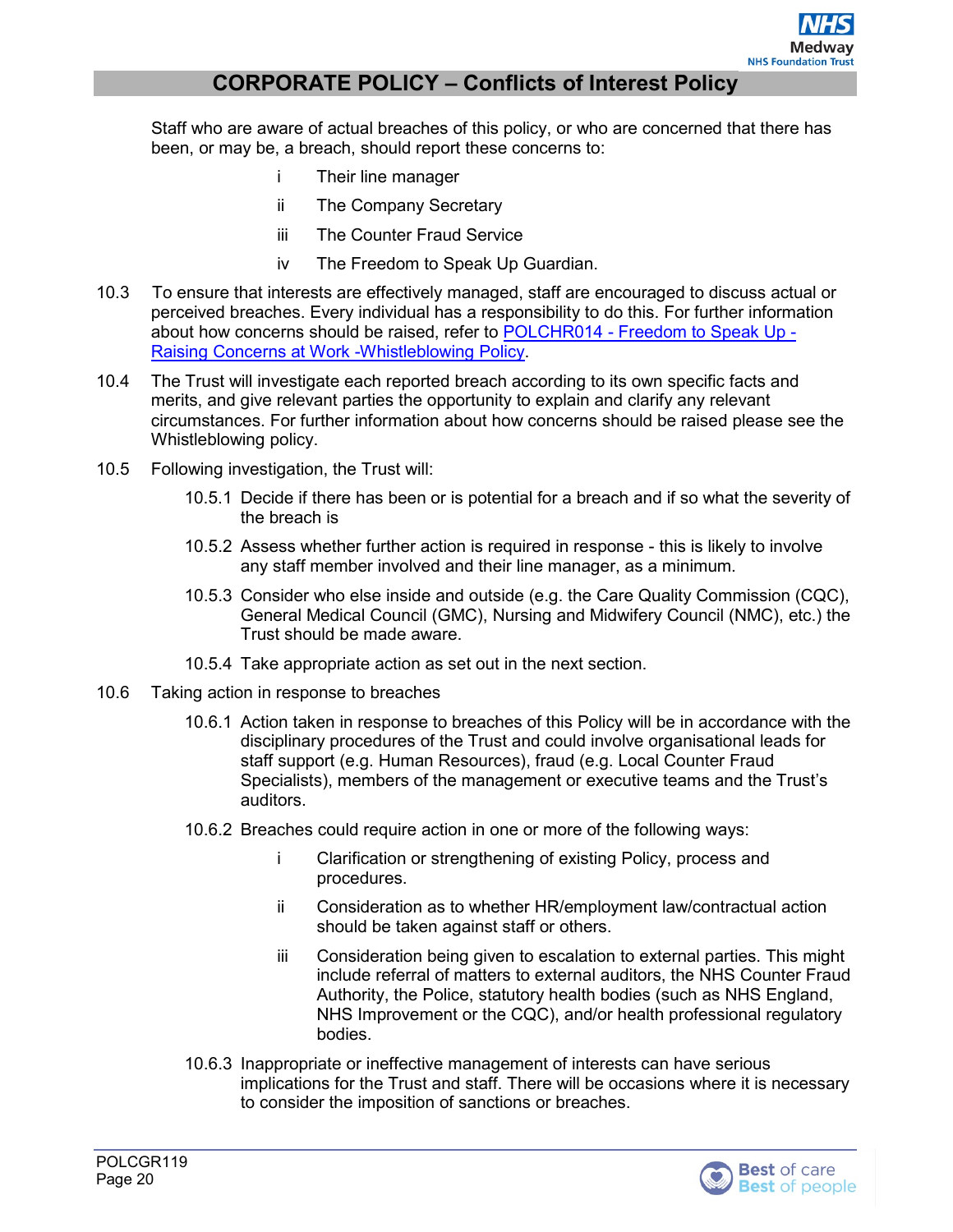- 10.6.4 Sanctions should not be considered until the circumstances surrounding breaches have been properly investigated. However, if such investigations establish wrong- doing or fault then the Trust can and will consider the range of possible sanctions that are available, in a manner which is proportionate to the breach. This includes:
	- i Informal action (such as reprimand or signposting to training and/or guidance).
	- ii Formal disciplinary action (such as formal warning, the requirement for additional training, re-arrangement of duties, re-deployment, demotion, or dismissal).
	- iii Reporting incidents to the external parties described above for them to consider what further investigations or sanctions might be.
	- iv Contractual action, such as exercise of remedies or sanctions against the body or staff which caused the breach.
	- v Legal action, such as investigation and prosecution under fraud, bribery and corruption legislation.

#### <span id="page-20-0"></span>**Learning and transparency concerning breaches**

- 11.1 Reports on any breaches, the impact of these, and action taken will be considered by the Integrated Audit Committee.
- 11.2 To ensure that lessons are learnt and management of interests can continually improve, anonymised information on breaches, the impact of these, and action taken will be prepared and made available for inspection by the public upon request.
- 11.3 A Conflicts of Interest Policy Breach Reporting Form can be found in [Appendix 3](#page-23-2) Conflicts of Interest Breach Reporting Form - OTCGR283.

#### <span id="page-20-1"></span>**Monitoring and Review**

| What will be<br>monitored                           | How/Method/<br><b>Frequency</b> | Lead                 | <b>Reporting</b><br>to           | Deficiencies/ gaps<br><b>Recommendations</b><br>and actions                                                                                       |
|-----------------------------------------------------|---------------------------------|----------------------|----------------------------------|---------------------------------------------------------------------------------------------------------------------------------------------------|
| Policy review                                       | Every year                      | Author               | Integrated<br>Audit<br>Committee | The policy will be<br>reviewed subject to new<br>or amended pertinent<br>legislation/ guidance<br>published and/or<br>evolution in best practice. |
| <b>Breaches</b>                                     | As and when they<br>arise       | Company<br>Secretary | Integrated<br>Audit<br>Committee | Appropriate action will be<br>taken.                                                                                                              |
| Assurance on<br>Compliance - Assurance<br>programme | Annually                        | Company<br>Secretary | Integrated<br>Audit<br>Committee |                                                                                                                                                   |

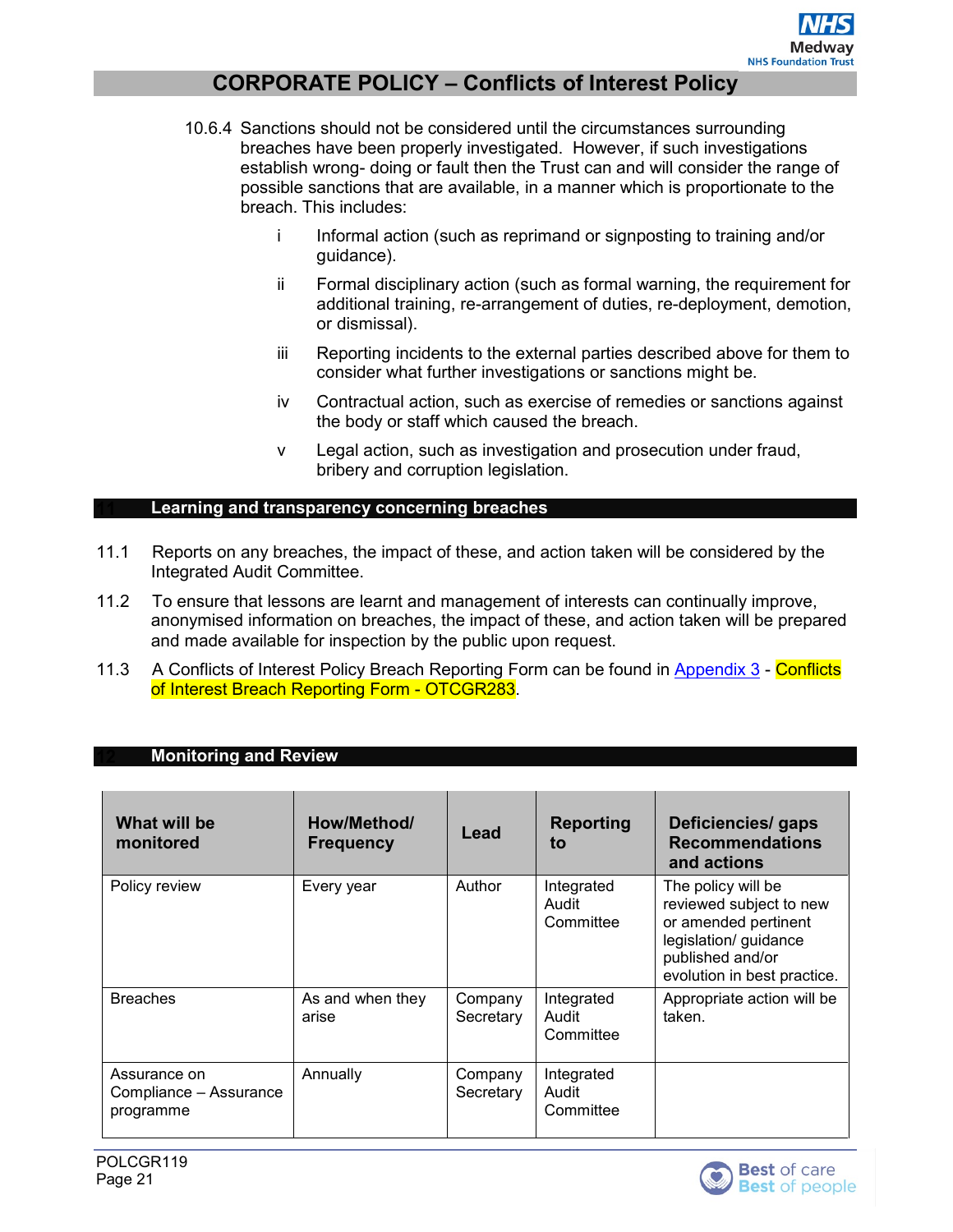#### <span id="page-21-0"></span>**Training and Implementation**

- 13.1 Information on the content of this policy is provided as part of the recruitment process.
- <span id="page-21-1"></span>13.2 The Company Secretary will send reminders to all staff on an annual basis about the need to declare interests and receipt of gifts and hospitality.

#### **Equality Impact Assessment Statement and Tool**

All public bodies have a statutory duty under The Equality Act 2010 (Statutory Duties) Regulations 2011 to provide "evidence of analysis it undertook to establish whether its policies and practices would further, or had furthered, the aims set out in section 149(1) of the Equality Act 2010; in effect to undertake equality impact assessments on all procedural documents and practices. Authors should use the Equality Impact Toolkit to assess the impact of the document.

In the first instance this will mean screening the document and, where the screening indicates, completing a full assessment. The Toolkit can be found on the Trust website [http://www.medway.nhs.uk/our-foundation-trust/publications/equality-and-diversity/equality](http://www.medway.nhs.uk/our-foundation-trust/publications/equality-and-diversity/equality-impact-assessments/)[impact-assessments/](http://www.medway.nhs.uk/our-foundation-trust/publications/equality-and-diversity/equality-impact-assessments/)

A document will not be considered approved until the author has confirmed that the screening process has been carried out and where required a full impact assessment has been completed. Where a full assessment is completed this should be submitted along with the document for approval.

#### **References**

| <b>Document</b>                                              | <b>Ref No</b>                                   |
|--------------------------------------------------------------|-------------------------------------------------|
| <b>References:</b>                                           |                                                 |
| <b>NHS England Managing Conflicts of Interest in the NHS</b> | <b>Publications Gateway Reference:</b><br>06419 |
|                                                              |                                                 |
|                                                              |                                                 |
| <b>Trust Associated Documents:</b>                           |                                                 |
| <b>Anti-Fraud, Bribery and Corruption Policy</b>             |                                                 |
| Freedom to Speak Up: Raising Concerns at Work -              |                                                 |
| (Whistleblowing) Policy                                      |                                                 |
| <b>Disciplinary Policy</b>                                   |                                                 |
| <b>Fit and Proper Persons Policy</b>                         |                                                 |
| <b>POLCF004 - CORPORATE POLICY - Standing Financial</b>      |                                                 |
| <b>Instruction - SFI</b>                                     |                                                 |
| POLCGR131 - Charity and Fundraising Policy                   |                                                 |
| POLCGR075 - Research and Innovation Policy                   |                                                 |
| <b>SOP0361 - Company Commercial Representatives</b>          |                                                 |
| <b>Procedures</b>                                            |                                                 |

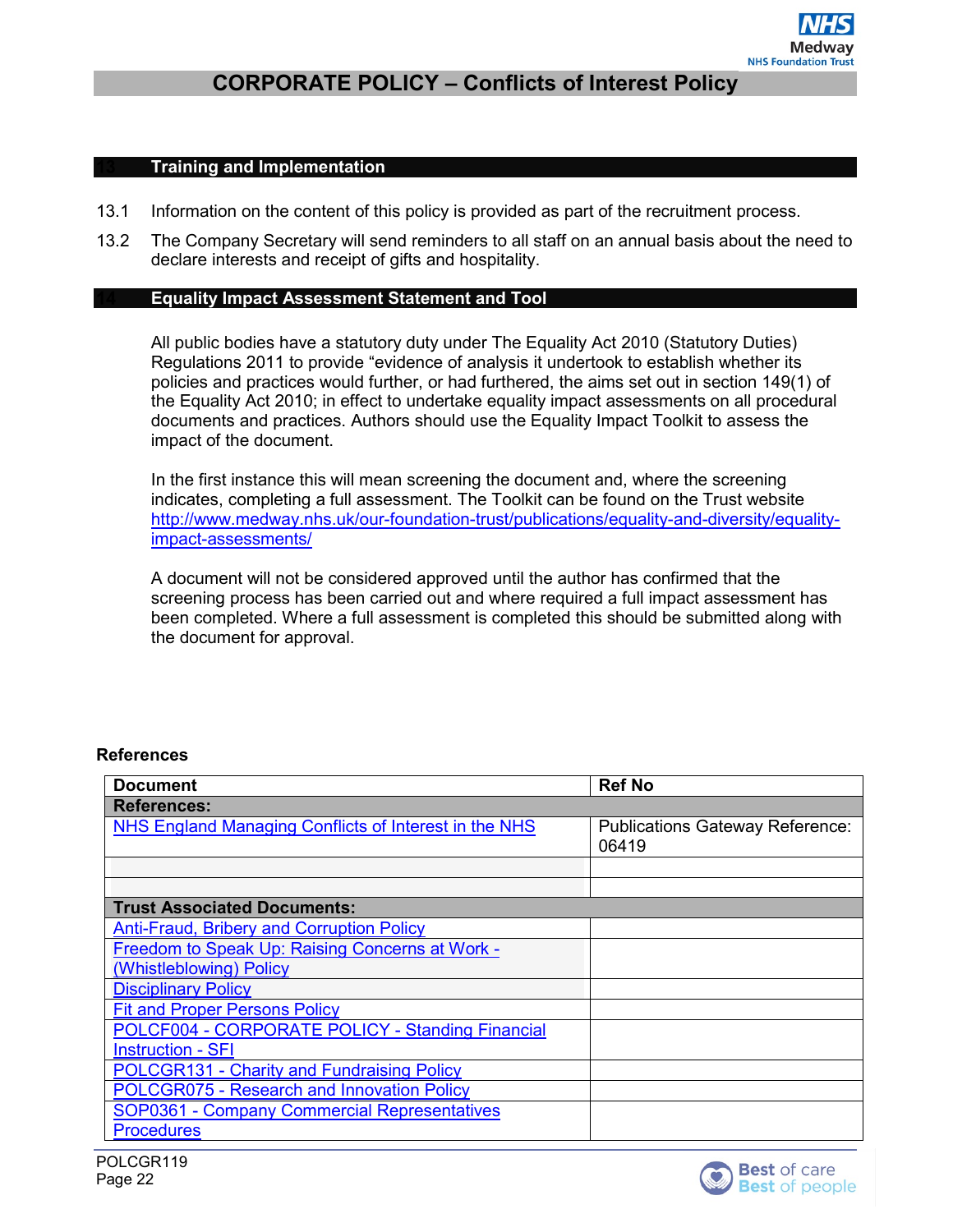

| <b>Conflicts of Interests Breach Reporting Form - OTCGR283</b>      |  |
|---------------------------------------------------------------------|--|
| <b>Conflict of Interests - Declaration of Gifts and Hospitality</b> |  |
| Form - OTCGR282                                                     |  |
| <b>Conflict of Interests - Declaration of Interest Form -</b>       |  |
| OTCGR281                                                            |  |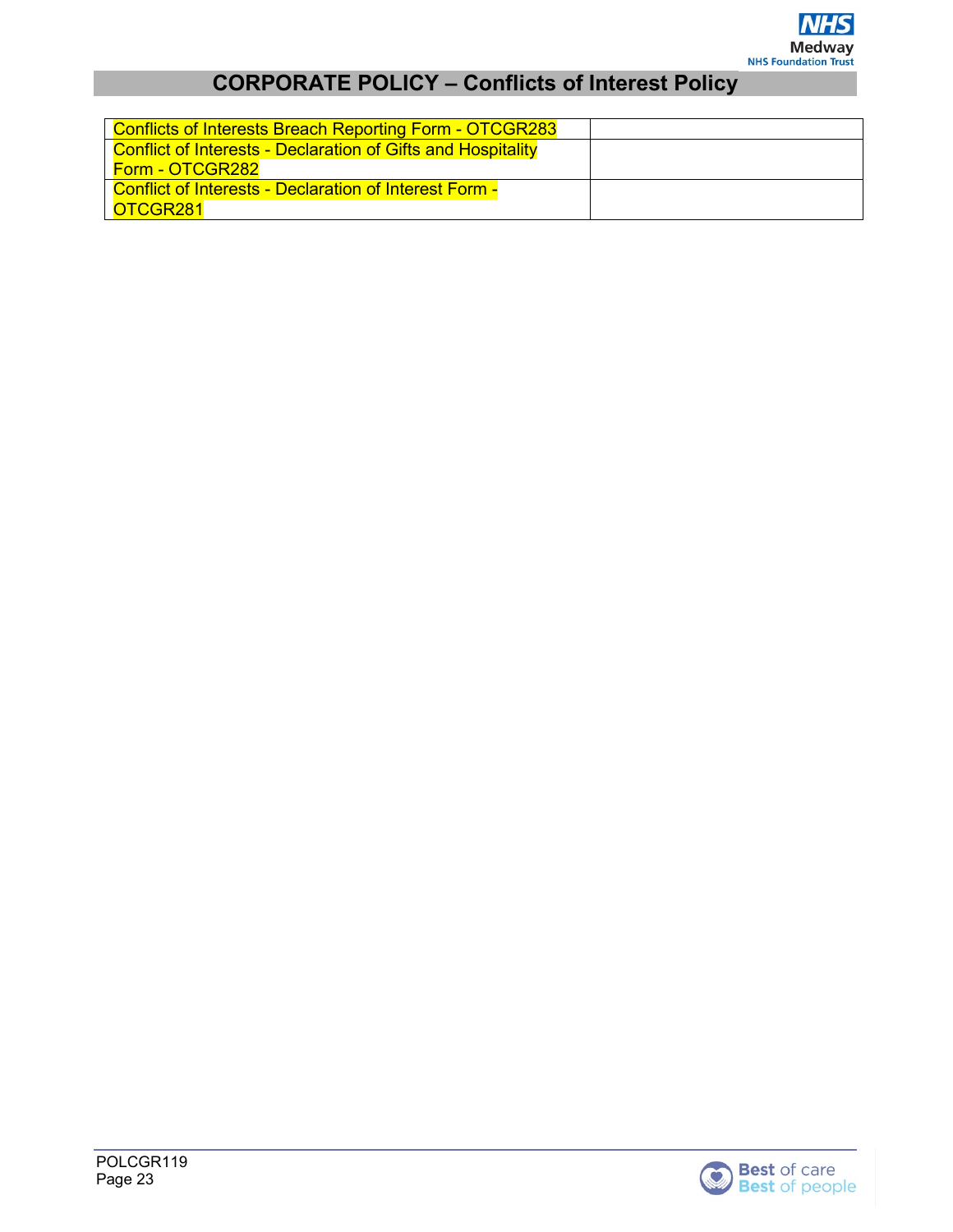

<span id="page-23-3"></span><span id="page-23-0"></span>**Declaration of Interest Form – Appendix 1**

<span id="page-23-1"></span>Click here to view - Conflict of Interests - Declaration of Interest Form - OTCGR281

#### **Declaration of Gifts and Hospitality Form – Appendix 2**

<span id="page-23-2"></span>Click here to view - Conflict of Interests - Declaration of Gifts and Hospitality Form - OTCGR282

#### **Conflicts of Interests Breach Reporting Form – Appendix 3**

Click here to view - Conflicts of Interests Breach Reporting Form - OTCGR283

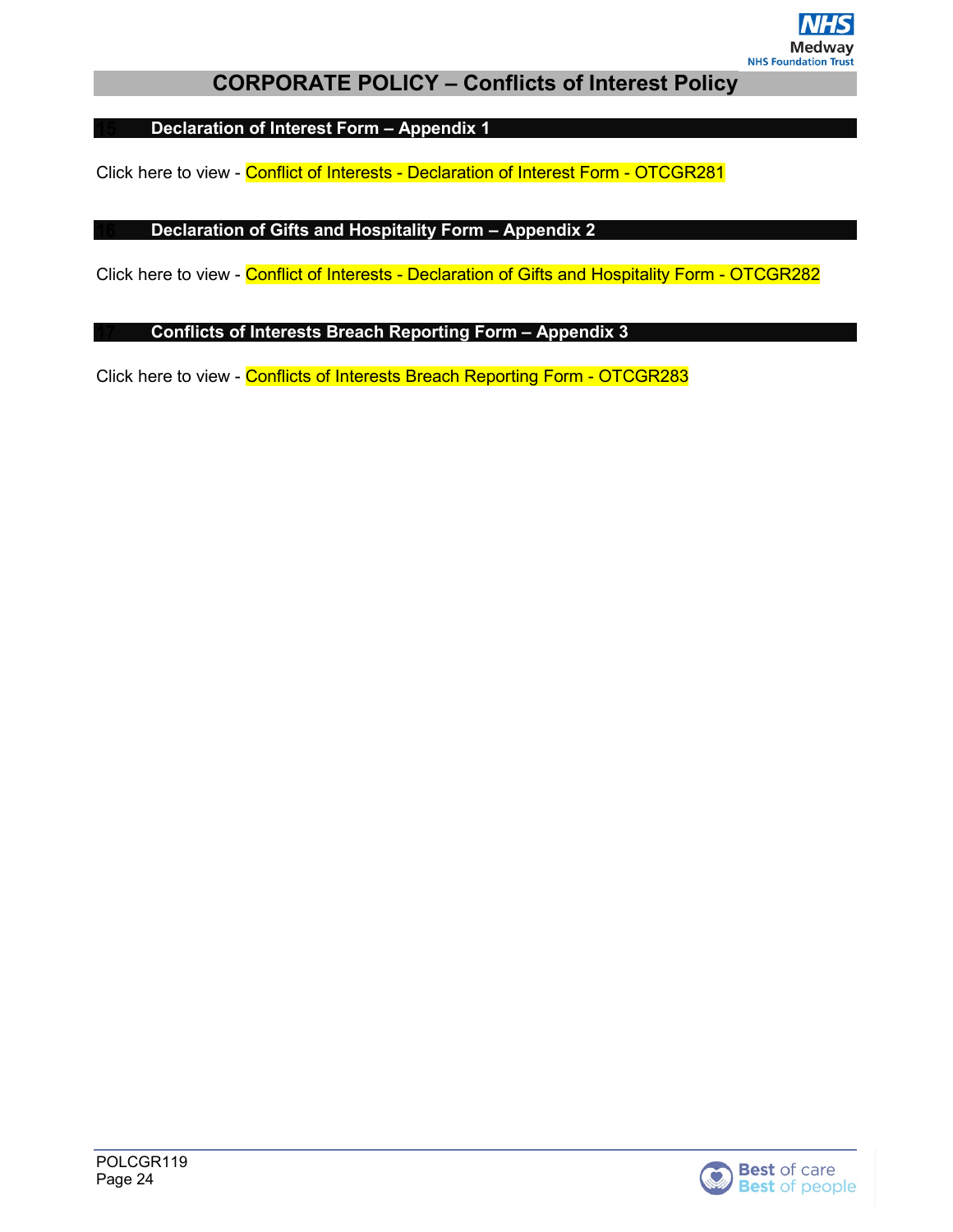<span id="page-24-0"></span>

|                                                                     | Guidance on potential types of interests - Appendix 4                                                                                                                                                                                                                                                                                                                                                                                                                                                                                                                                                                                                                                                                                                                                                                                                                                                                                                                                                                                                                                                                                                                                                                                                                                                                                                                                                                      |
|---------------------------------------------------------------------|----------------------------------------------------------------------------------------------------------------------------------------------------------------------------------------------------------------------------------------------------------------------------------------------------------------------------------------------------------------------------------------------------------------------------------------------------------------------------------------------------------------------------------------------------------------------------------------------------------------------------------------------------------------------------------------------------------------------------------------------------------------------------------------------------------------------------------------------------------------------------------------------------------------------------------------------------------------------------------------------------------------------------------------------------------------------------------------------------------------------------------------------------------------------------------------------------------------------------------------------------------------------------------------------------------------------------------------------------------------------------------------------------------------------------|
| <b>Types of</b><br>interest                                         | <b>Description</b>                                                                                                                                                                                                                                                                                                                                                                                                                                                                                                                                                                                                                                                                                                                                                                                                                                                                                                                                                                                                                                                                                                                                                                                                                                                                                                                                                                                                         |
| <b>Financial</b><br><b>Interests</b>                                | This is where an individual may get direct financial benefits from the consequences<br>of a commissioning decision. This could, for example, include being:<br>A director, including a non-executive director, or senior employee in a private<br>$\bullet$<br>company or public limited company or other organisation which is<br>doing, or which is likely, or possibly seeking to do, business with health or social<br>care organisations;<br>A shareholder (or similar owner interests), a partner or owner of a private or not-for-<br>$\bullet$<br>profit company, business, partnership or consultancy which is doing,<br>or which is likely, or possibly seeking to do, business with health or social care<br>organisations.<br>A management consultant for a provider;<br>٠<br>In secondary employment;<br>٠<br>In receipt of secondary income from a provider;<br>$\bullet$<br>In receipt of a grant from a provider;<br>$\bullet$<br>In receipt of any payments (for example honoraria, one off payments, day<br>$\bullet$<br>allowances or travel or subsistence) from a provider<br>In receipt of research funding, including grants that may be received by the<br>$\bullet$<br>individual or any organisation in which they have an interest or role; and<br>Having a pension that is funded by a provider (where the value of this might be<br>٠<br>affected by the success or failure of the provider). |
| Non-<br><b>Financial</b><br><b>Professional</b><br><b>Interests</b> | This is where an individual may obtain a non-financial professional benefit from the<br>consequences of a commissioning decision, such as increasing their<br>professional reputation or status or promoting their professional career. This may,<br>for example, include situations where the individual is:<br>An advocate for a particular group of patients;<br>$\bullet$<br>A GP with special interests e.g., in dermatology, acupuncture etc.<br>$\bullet$<br>A member of a particular specialist professional body (although routine GP<br>$\bullet$<br>membership of the RCGP, BMA or a medical defence organisation would not<br>usually by itself amount to an interest which needed to be declared);<br>An advisor for Care Quality Commission (CQC) or National Institute for<br>$\bullet$<br>Health and Care Excellence (NICE);<br>A medical researcher.<br>$\bullet$                                                                                                                                                                                                                                                                                                                                                                                                                                                                                                                                         |
| Non-<br><b>Financial</b><br><b>Personal</b><br><b>Interests</b>     | This is where an individual may benefit personally in ways which are not directly<br>linked to their professional career and do not give rise to a direct<br>financial benefit. This could include, for example, where the individual is:<br>A champion for a provider;<br>$\bullet$<br>A volunteer for a provider;<br>$\bullet$<br>A member of a voluntary sector board or has any other position of authority in or<br>$\bullet$<br>connection with a voluntary sector organisation;<br>Suffering from a particular condition requiring individually funded treatment;<br>$\bullet$<br>A member of a lobby or pressure groups with an interest in health.<br>$\bullet$                                                                                                                                                                                                                                                                                                                                                                                                                                                                                                                                                                                                                                                                                                                                                   |
| Indirect<br><b>Interests</b>                                        | This is where an individual has a close association with an individual who has a<br>financial interest, a non-financial professional interest or a non-financial personal<br>interest in a commissioning decision (as those categories are<br>described above). For example, this should include:<br>Spouse / partner;<br>$\bullet$<br>Close relative e.g., parent, grandparent, child, grandchild or sibling;<br>$\bullet$<br>Close friend;<br>$\bullet$<br>Business partner.<br>$\bullet$                                                                                                                                                                                                                                                                                                                                                                                                                                                                                                                                                                                                                                                                                                                                                                                                                                                                                                                                |

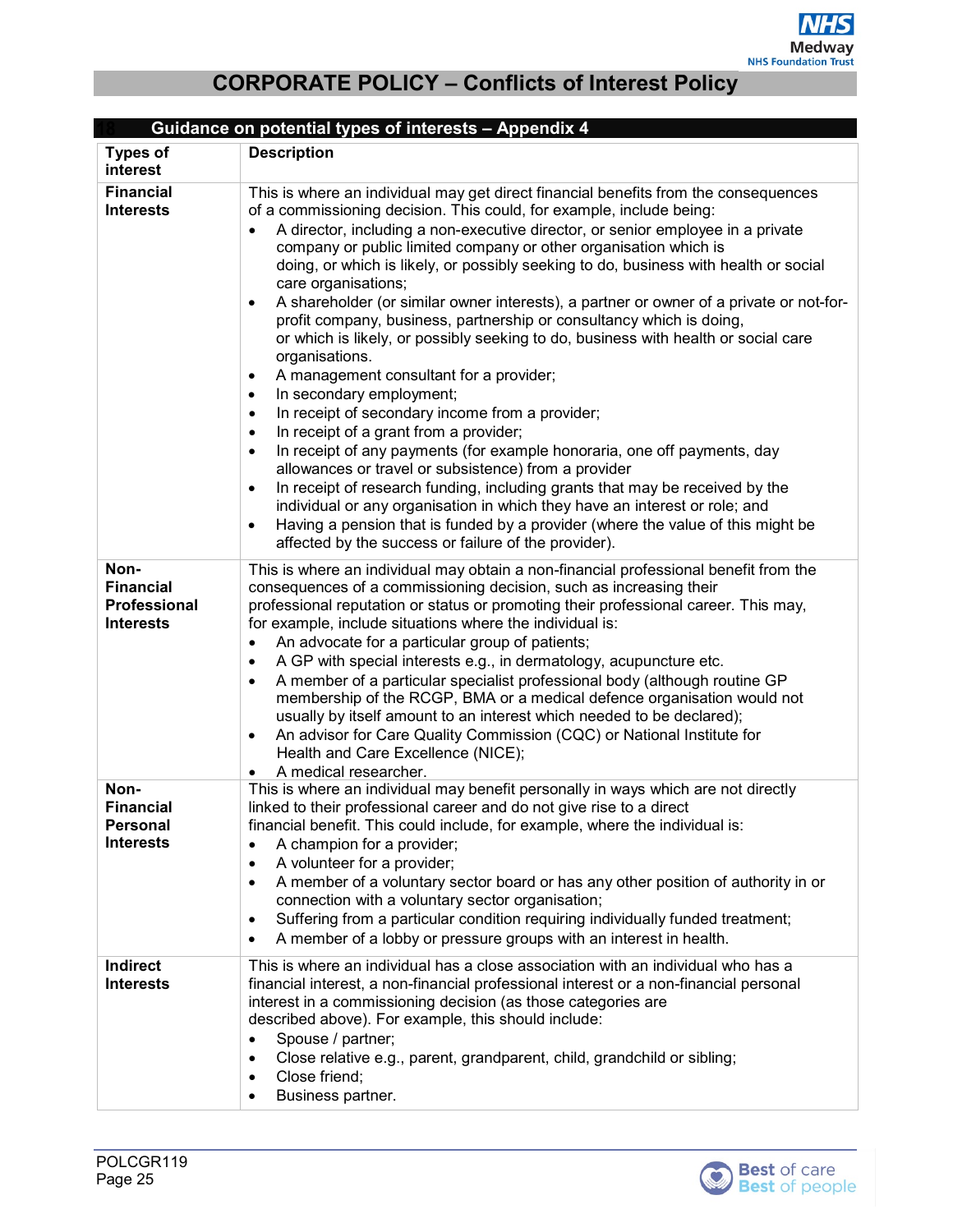#### <span id="page-25-1"></span><span id="page-25-0"></span>**Guidance on the acceptance of gifts, hospitality and sponsorship – Appendix 5**

| <b>GIFT/HOSPITALITY</b>                                                                                                                                    | Acceptable**              | <b>Approval</b><br><b>Required</b> | <b>Declarable</b>                                    |
|------------------------------------------------------------------------------------------------------------------------------------------------------------|---------------------------|------------------------------------|------------------------------------------------------|
| Low value promotional gifts such as:<br>diaries/calendars under £6.00                                                                                      | Yes*                      | <b>No</b>                          | No                                                   |
| Gifts of cash or gift vouchers (any<br>amounts) - persons offering cash<br>should be advised of the existence of<br>the Trust's Charity as an alternative. | No - to be<br>declined**  | N/A                                | Yes, regardless of value                             |
| Token gifts given at a courtesy visit/<br><b>VIP</b> visit                                                                                                 | $Yes*$                    | N/A                                | Only if considered greater than<br>$£25.00$ in value |
| Infrequent working breakfast                                                                                                                               | Yes*                      | N/A                                | Only if considered greater than<br>$£25.00$ in value |
| Infrequent working lunch                                                                                                                                   | Yes*                      | N/A                                | Only if considered greater than<br>£25.00 in value   |
| Biscuits, chocolates, flowers, alcohol<br>from patients/relatives/friends of<br>patients                                                                   | Yes*                      | N/A                                | Only if considered greater than<br>£50.00 in value   |
| Other forms of commercial<br>sponsorship including drug company<br>sponsorship for example to attend a<br>conference, study leave                          | N/A                       | Yes                                | Yes                                                  |
| Holiday accommodation                                                                                                                                      | No - to be<br>declined ** | N/A                                | Yes                                                  |
| Gifts/ equipment offered by<br>contractors/ potential suppliers                                                                                            | No - to be<br>declined**  | N/A                                | Yes                                                  |

\* Acceptable where the gift/ hospitality does not create a sense of obligation or constitute an incentive or bribe.

\*\* Where it is felt that declining the gift will cause offence, approval should be sought on how best to handle receipt of the gift – for example by submitting it to a team fund/ raffling the gift etc. Under such circumstances, the fear of causing offence should not create a conflict of interest for the recipient.

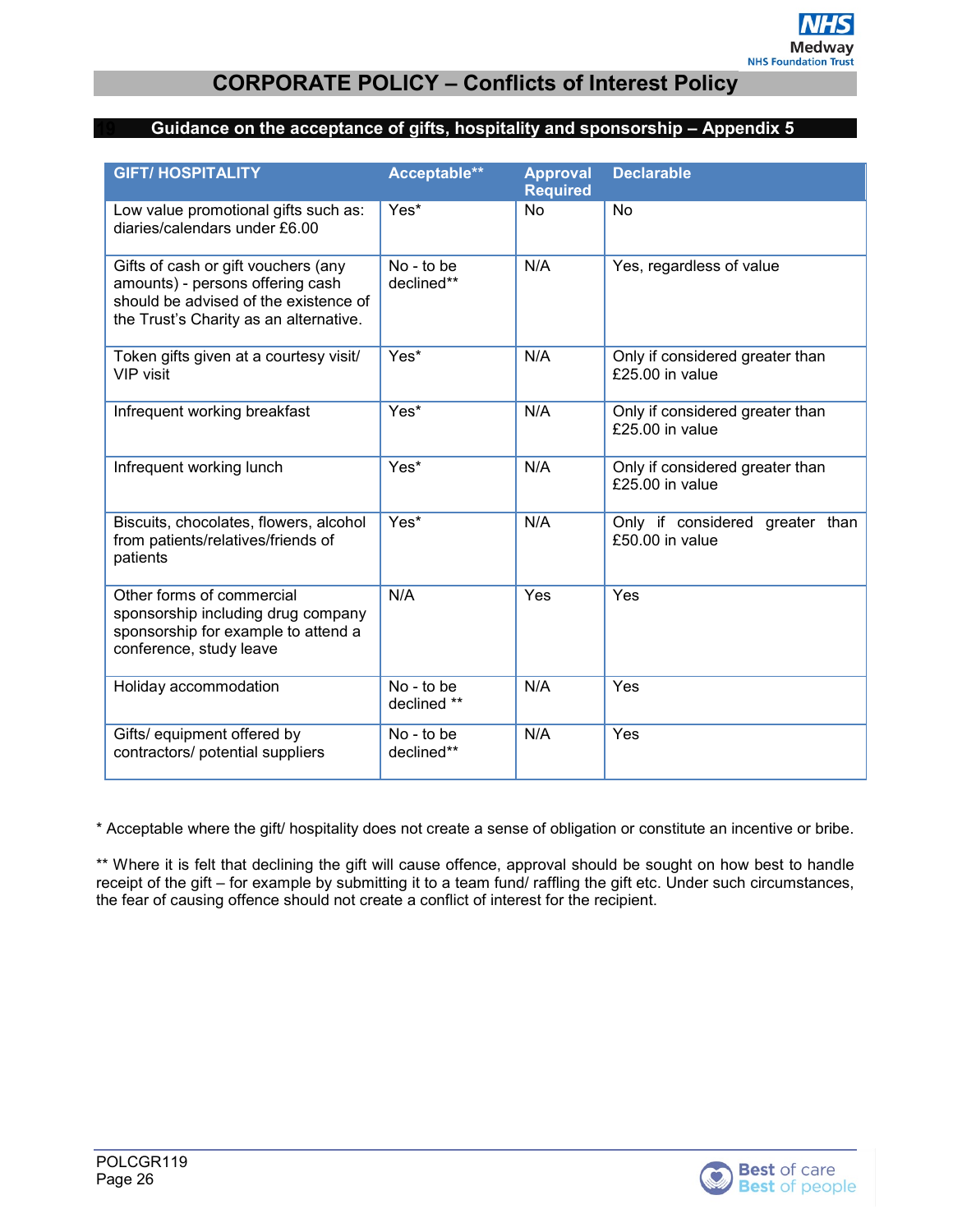#### <span id="page-26-0"></span>**The Nolan Principles - Appendix 6**

Medway NHS Foundation Trust will operate within a governance framework which reflects best practice within the NHS. In particular it will adopt the seven principles of public life, determined by the Nolan Report. It will also from time to time develop mission statements, corporate values, codes of conduct and other governance statements.

Nolan Principles: - the seven principles of public life

#### **Selflessness**

Holders of public office should take decisions solely in terms of the public interest. They should not do so to gain financial or other material benefits for themselves, their family or their friends.

#### **Integrity**

Holders of public office should not place themselves under any financial or other obligation to outside individuals or organisations that might influence them in the performance of their official duties.

#### **Objectivity**

In carrying out public business, including making public appointments, awarding contracts or recommending individuals for rewards and benefits, holders of public office should make choices on merit.

#### **Accountability**

Holders of public office are accountable for their decisions and actions to the public and must submit themselves to whatever scrutiny is appropriate to their office.

#### **Openness**

Holders of public office should be as open as possible about all the decisions and actions they take. They should give reasons for their decisions and restrict information only when the wider public interest clearly demands.

#### **Honesty**

Holders of public office have a duty to declare any private interests relating to their public duties and to take steps to resolve any conflicts arising in a way that protects the public interest.

#### **Leadership**

Holders of public office should exhibit these principles in their own behaviour. They should actively promote and robustly support the principles and be willing to challenge poor behaviour wherever it occurs.